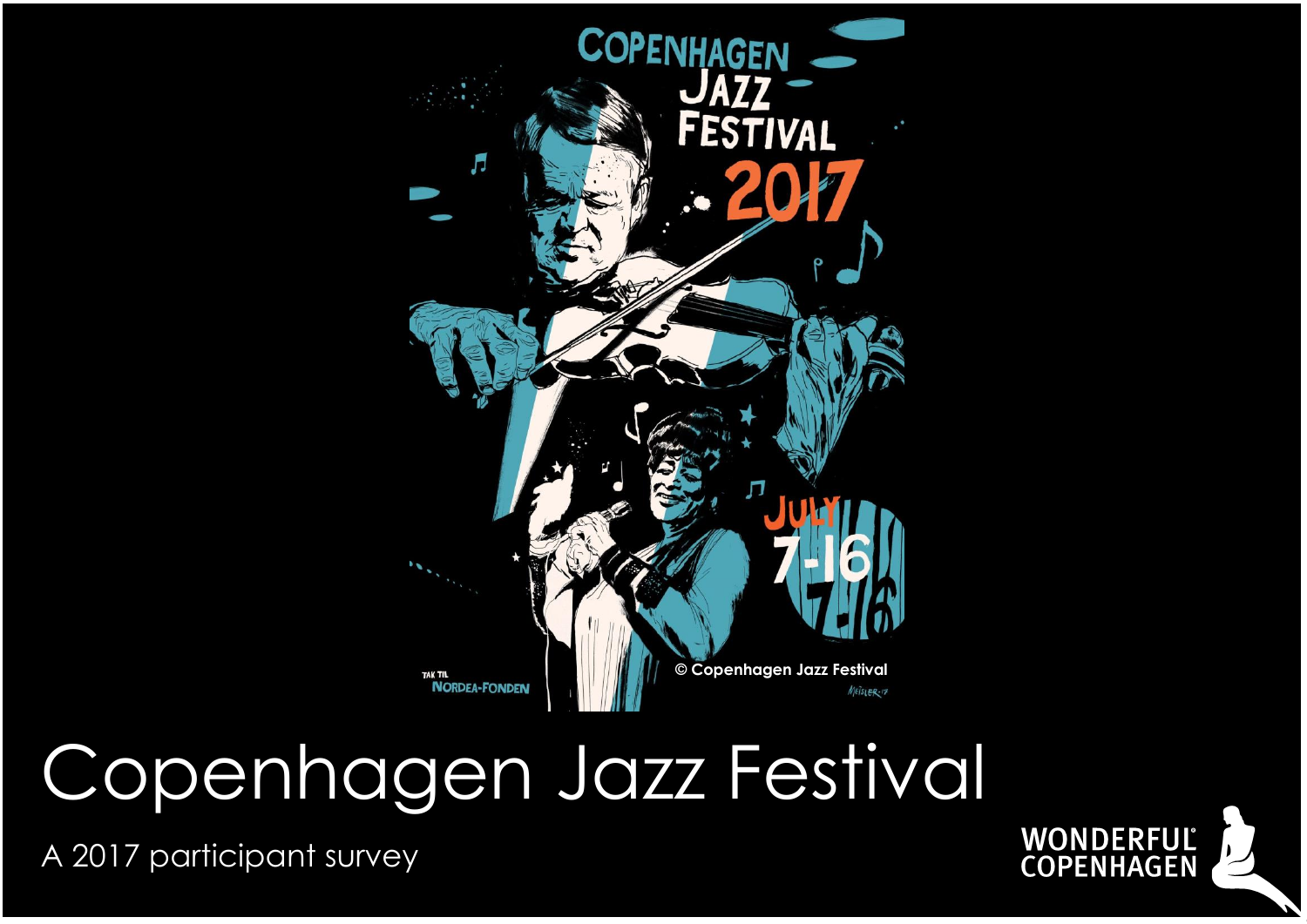# **Contents**

| Recommending the Copenhagen Jazz Festival  8          |  |
|-------------------------------------------------------|--|
|                                                       |  |
|                                                       |  |
|                                                       |  |
|                                                       |  |
| Getting inspired by the Copenhagen Jazz Festival 11   |  |
|                                                       |  |
| Getting information through the official website 12   |  |
|                                                       |  |
|                                                       |  |
| A varied, entertaining and cultural festival  15      |  |
|                                                       |  |
|                                                       |  |
|                                                       |  |
| Taking public transportation to cultural activities20 |  |
|                                                       |  |
|                                                       |  |

| Looking for information about cultural activities23 |
|-----------------------------------------------------|
|                                                     |
|                                                     |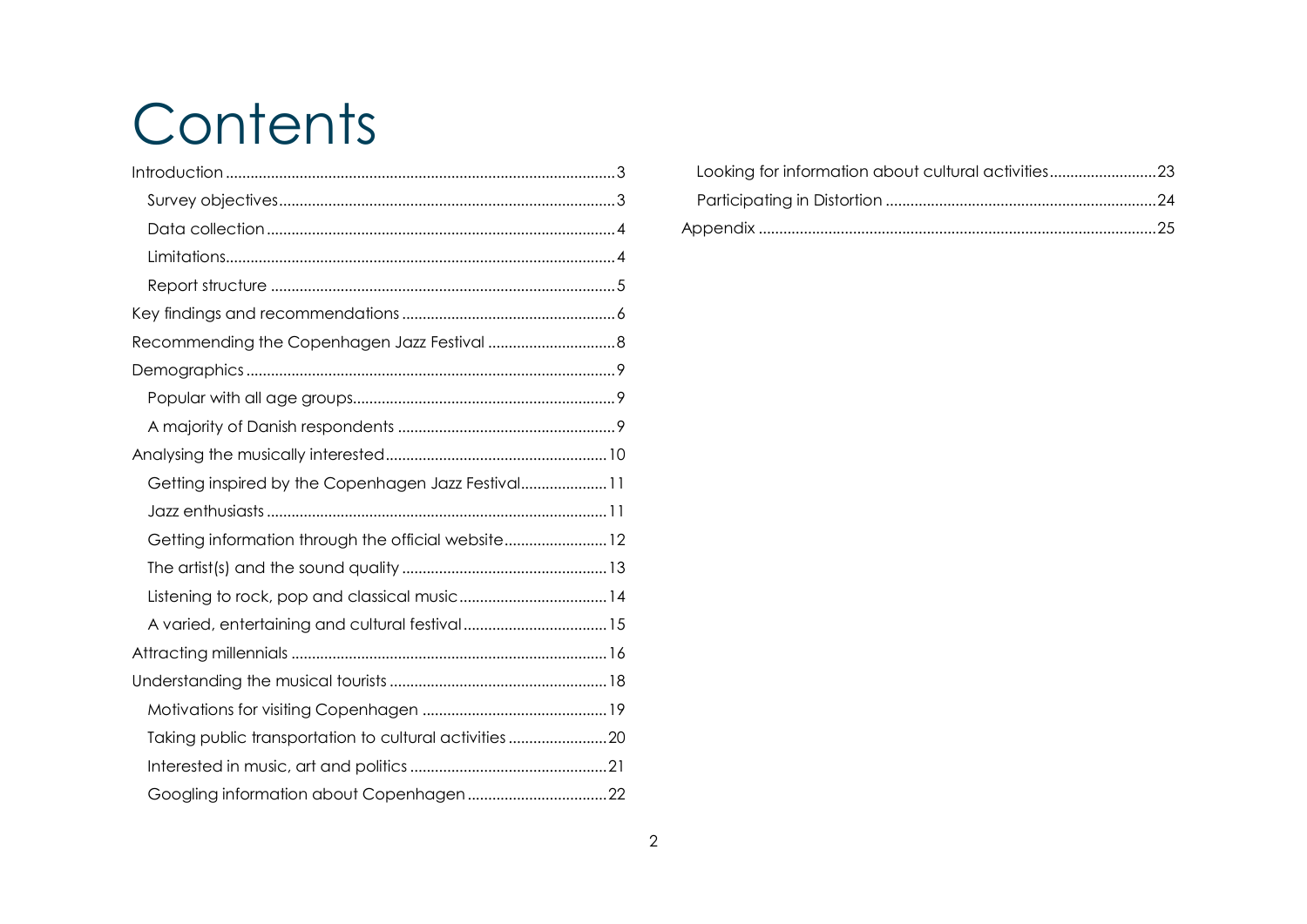# Introduction

The Copenhagen Jazz Festival is a yearly event lasting for 10 days. The focus of the festival is to host a large number of concerts in the city of Copenhagen which are centered around Jazz music and similar genres of music.

The festival has, in its current form, existed since 1979 and thus has been a part of cultural life in Copenhagen for more than 3 decades. This year's Copenhagen Jazz Festival hosted more than 1,300 concerts at more than 120 venues in various locations throughout Copenhagen. The estimated number of participants was 250,000+, making the Copenhagen Jazz Festival one of Europe's largest jazz festivals.

### <span id="page-2-0"></span>Survey objectives

The 2017 participant survey was designed to achieve three main objectives. First and foremost, the survey intended to give the organizers of the festival an in-depth understanding of the festival participants. This meant asking the participants about various aspects of their festival participation, including:

- $\checkmark$  Why they participated in the festival
- $\checkmark$  How they had heard about the festival and where they found further information about the festival
- $\checkmark$  How many concerts they attended and how they chose which concerts to attend
- ✓ What makes a festival/concert interesting and how they would describe the Copenhagen Jazz Festival
- $\checkmark$  How often they listen to music and what genres
- $\checkmark$  Their satisfaction with this year's festival and whether they would recommend the festival to others

Secondly, the survey aimed at looking specifically at the participants at the age of 18-35, in order to find out how this segment took part in the Copenhagen Jazz Festival and how satisfied they were with the experiences. This was done because Copenhagen Jazz Festival has been trying to attract more participants from this specific age group, therefore, part of the objective of this survey was to find out whether they had succeeded.

Finally, the survey aimed at investigating the participants' perception of and how they used Copenhagen as a tourist destination, whilst in Copenhagen. These questions focused on topics such as:

- ✓ Length of stay and accommodation while in **Copenhagen**
- $\checkmark$  Topics that the tourists were interested in
- ✓ Visiting attractions and tourist sites
- ✓ How they found information about Copenhagen
- ✓ Participation in other events in Copenhagen
- $\checkmark$  Their primary and secondary motivations for visiting Copenhagen
- ✓ How they would describe Copenhagen

The results of these questions are discussed and illustrated in the following report.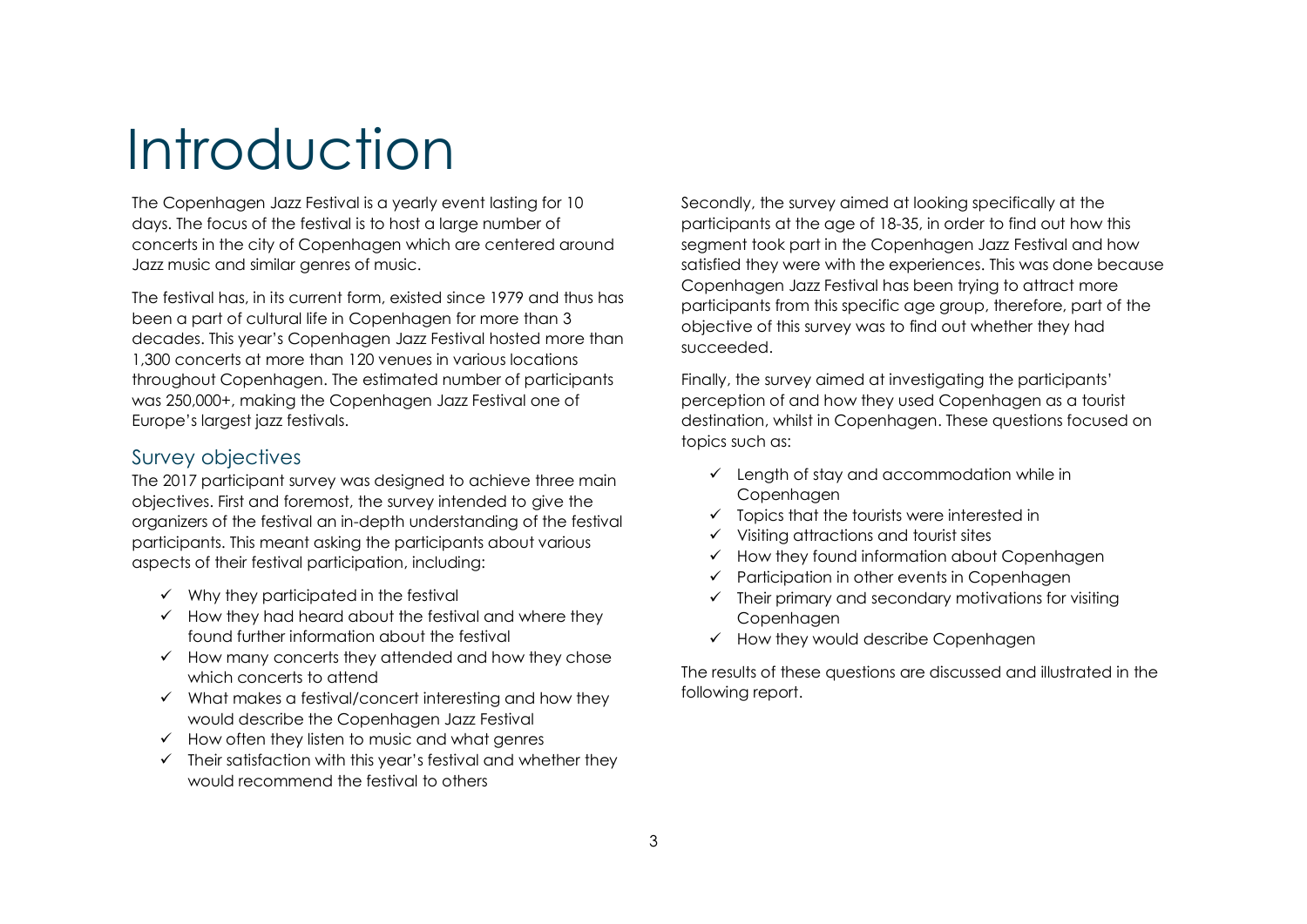### <span id="page-3-0"></span>Data collection

The survey was designed as an online questionnaire survey that respondents could access through an e-mail invitation. Interviewers were on location at venues around Copenhagen during the Copenhagen Jazz Festival and asked participants whether they would like to complete the survey. Those who agreed gave the interviewer their e-mail address and received an initial invitation with a link to the survey.

Respondents who had yet to successfully complete the survey a week after the initial invitation received a reminder. Another final reminder was sent out one week after the first reminder.

A total of 1,587 respondents received the initial survey invitation. 1,364 respondents received the first reminder and 1,289 received the second and final reminder. This resulted in a total of 280 successful questionnaire completions, which equals a response rate of 17.6%.

### <span id="page-3-1"></span>**Limitations**

Given the fact that the festival does not require a participant to sign up or register, in order to participate in the festival, there was no official data on the demographics of the participants. Therefore, a comparison was made to a 2011 Copenhagen Jazz Festival survey, which was the closest thing to an official demographic overview. The more similar the demographic data of these two surveys were, the more likely it was that the data collected in this survey would be a good estimate of the average Copenhagen Jazz Festival participant. Note that while there was no full demographic overview to compare to, the 2011 survey had 1,491 successful survey completions, which meant that the 2011 dataset, all else equal, was more likely to be representative of the demographic distribution amongst Copenhagen Jazz Festival participants. The 2011 dataset was, however, also 6 years old, which meant that there was a risk of it being outdated. Therefore, it was not possible to confirm the correct value in case of variations between the two datasets, but it was assumed that the 2011 dataset was more representative, given its larger sample size.

Comparing the age of the respondents in the two datasets gave the following result:

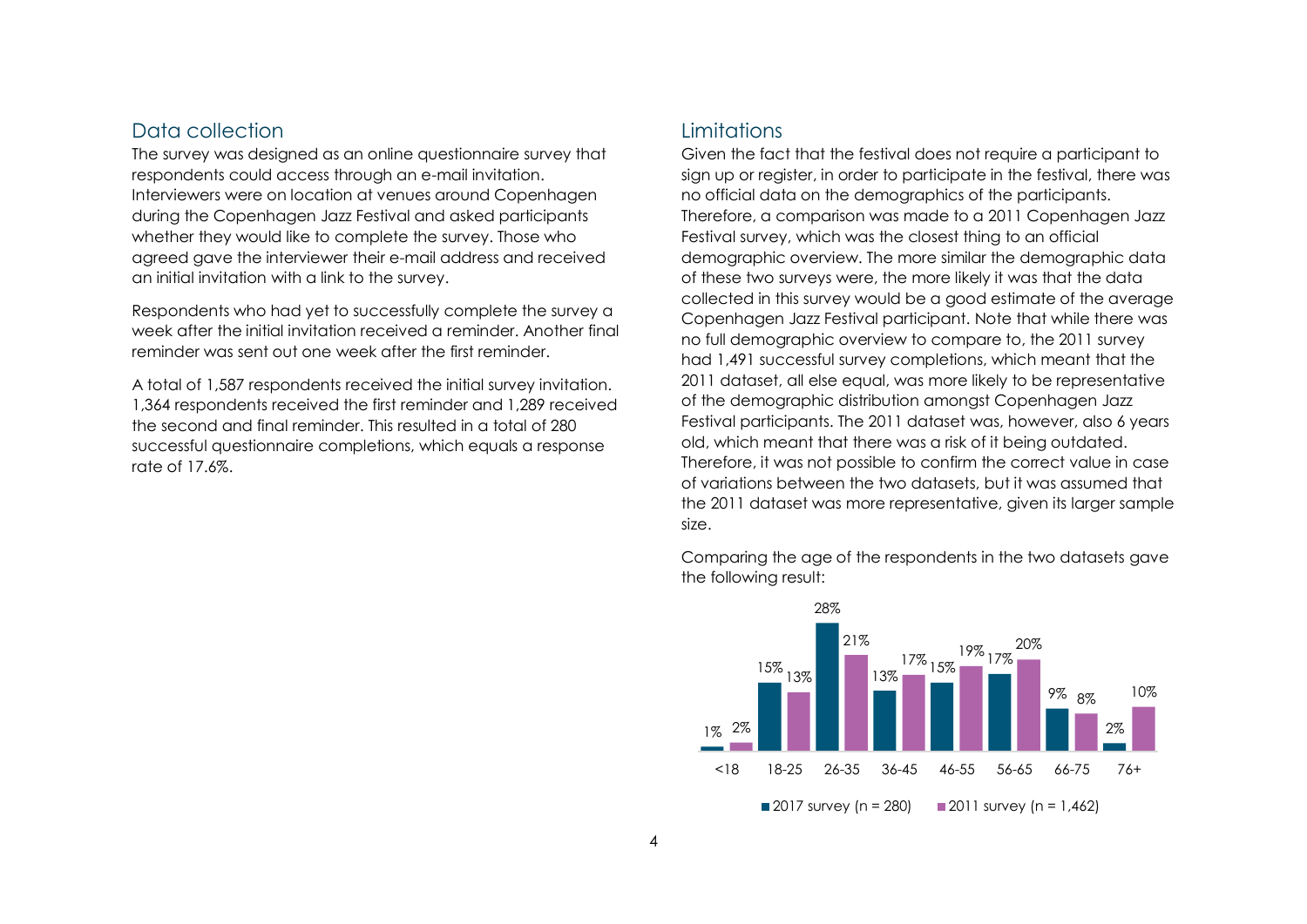As the graph above shows, the age distribution of the respondents in the two surveys were fairly similar. There were slight variations between the age groups, but that was to be expected given the fact that respondents were chosen randomly, the time difference between the surveys and the relatively small sample size of the 2017 survey compared to the 2011 survey.

Looking at the nationality of the respondents in the two surveys showed that:

- $\checkmark$  85% of the respondents in the 2017 survey were Danish citizens, while 91.4% in the 2011 survey were Danish citizens
- $\checkmark$  87.4% of the Danish respondents in the 2017 survey lived in the Capital Region of Denmark (excluding Bornholm), while this was the case for 78.1% in the 2011 survey

This resulted in a difference of 6.4% and 9.3% for the two variables respectively, which was not necessarily a problem, but should be kept in mind. The differences had two main effects:

- $\checkmark$  A higher percentage of international respondents in the 2017 survey
- ✓ A lower percentage of Danish tourists (non-local Danish respondents) in the 2017 survey

The real problem with the 2017 survey, however, was that both groups (international and Danish tourists) contained a low number of respondents (42 and 30, respectively). The smaller the sample is, the more likely the results are to differ from the population, which means that the results cannot be assumed to be accurate estimates of the opinions and preferences of international and Danish tourists, respectively.

The respondents were, therefore, analyzed as one group, both in terms of them being Copenhagen Jazz Festival participants and as tourists in Copenhagen.

### <span id="page-4-0"></span>Report structure

This report aims to fully highlight all noteworthy statistics about the survey respondents. In order to make the report as easy to read as possible, only statistics that are significant will be included when comparing opinions and preferences across age groups, gender, nationality or other variables. Therefore, if one or more significant difference between two groups of survey participants is mentioned, but certain variables are left out of the comparison, it should be assumed that these variables were left out due to a lack of significant differences between the two groups of respondents for the given variables.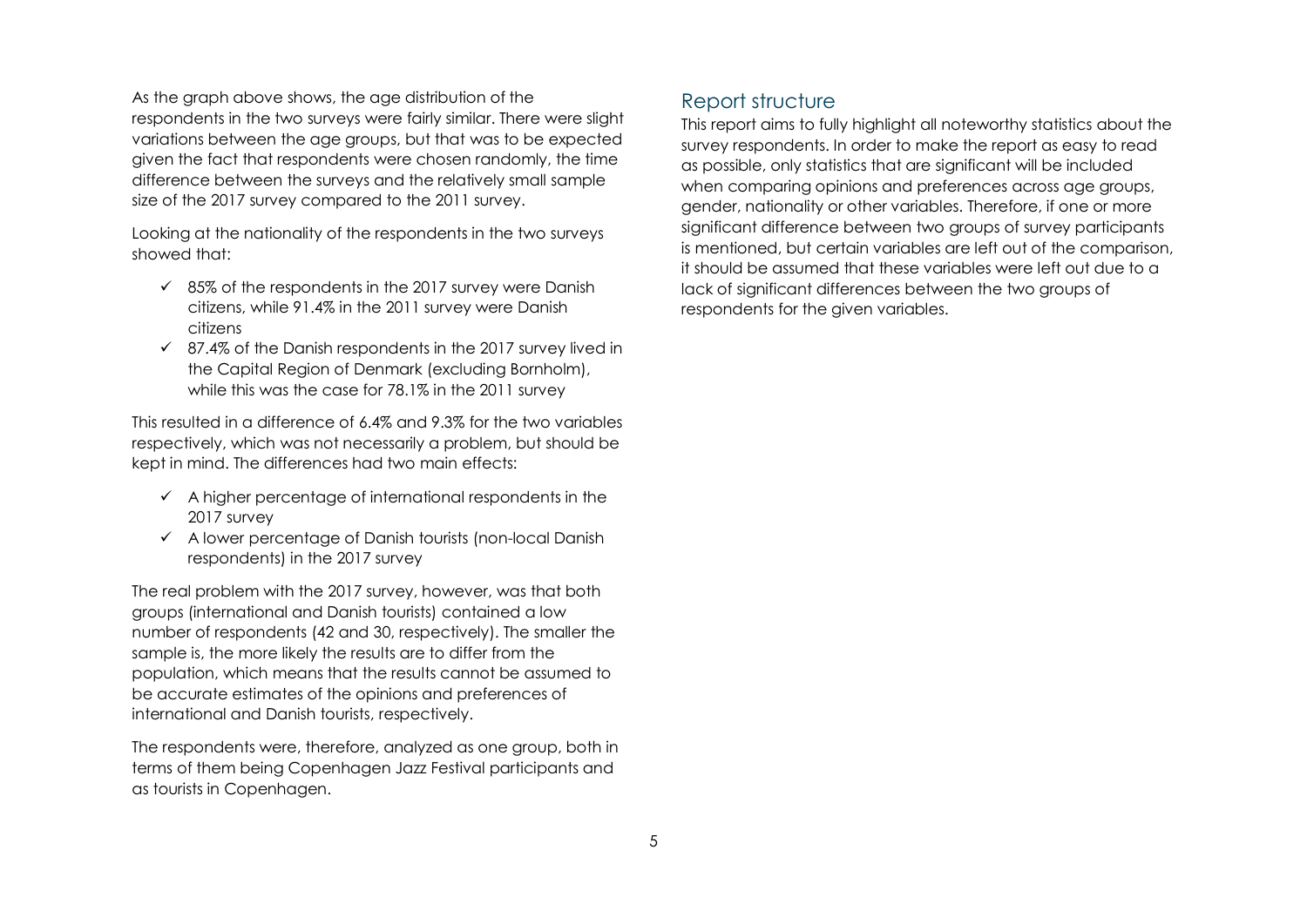# Key findings and recommendations

This section summarizes some of the key findings from the analysis and how the Copenhagen Jazz Festival can use these findings going forward.

### **NPS vs. word-of-mouth recommendations**

The 2017 Copenhagen Jazz Festival received a Net Prompter Score (NPS) of 73, which was, in part, achieved by 76.8% of the survey respondents identified as promoters for the event, making them likely to talk positively about the event to others as well as to recommend the event to others. This is a very high NPS, which indicates a high degree of satisfaction with the Copenhagen Jazz Festival amongst the survey respondents.

This can, furthermore, be compared to the number of respondents who said that they heard about the event through word-of-mouth communication (either face-to-face or through online recommendations). 28.2% initially heard about the festival through friends, family or colleagues, while 24.3% said that they received further information through either friends and family or online recommendations. This suggests that there is a potential for more word-of-mouth recommendations that is not necessarily being fully exploited.

One way to make more use of the participants who were willing to promote the event to others could be to create more shareable content and host more active discussions about music/concerts/festival on social media and try to get more people involved through these discussions, including people who have not previously participated in the festival.

Another way to increase word-of-mouth recommendations could be to host competitions on social media. This could, for instance,

be competitions were the participants have to post pictures of the experiences in the festival or write a text about their thoughts on a topic/experience, while including a hashtag such as #CPHJazz2017. The main goal would simply be to create more word-of-mouth communication about the festival, while the competition aspect would be to incentivize participants to create social media posts, for a chance to win free concerts tickets at the next year's event or some other prize.

### **A majority of repeat participants**

The majority of this year's survey respondents were repeat participants in the Copenhagen Jazz Festival. Specifically, 80.7% of the respondents had participated in the festival at least once before, while 49.6% of the respondents had participated more than three times previously. The fact that a lot of respondents were repeat participants further underlines their satisfaction with the festival.

### **Mostly Danish participants**

85% of the survey respondents were Danish citizens and 74.3% lived within the Capital Region of Denmark. In the 2011 survey, 91.4% of respondents were Danish citizens, which means that the percentage of international participants has increased during the last six years and could suggest that the festival is becoming more recognized internationally.

It is possible that the percentage of international participants can be further increased by increasing marketing efforts in other countries, starting with the closest markets of Germany, Sweden, Norway and England given the relatively short travel distance to Copenhagen and the fact that these markets have been four of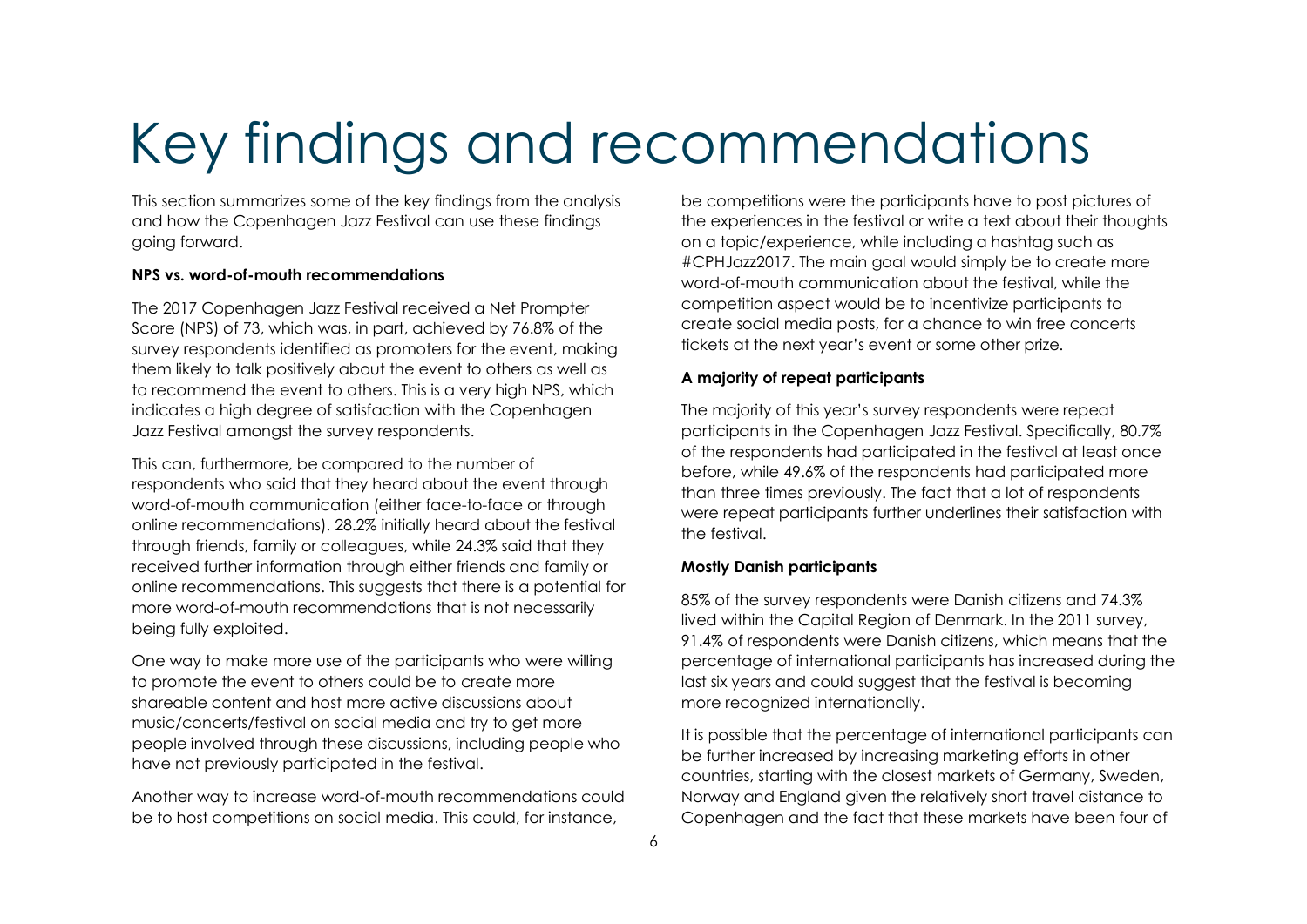the five most popular tourist nationalities every year since before 2007. Currently, however, England is the most popular nationality amongst tourists in Copenhagen, making England a good place to test new marketing-initiatives. The effects need to be measured and compared to the 2017 and 2011 survey results.

#### **Attracting millennials**

One of the objectives of this study was to find out how millennials differ from the other age groups and whether the Copenhagen Jazz Festival's attempts of attracting more millennial participants have been successful.

Based on the results, there are a few ways that the Copenhagen Jazz Festival might be able to attract more millennials. First and foremost, millennials seemed to rely more on information from their friends and family, which means an increase in word-ofmouth from previous participants of the festival, might help increase the number of millennial participants in future festival. Specifically, 51.7% of the millennials who were first time participants heard about the festival through friends, family or colleagues and 34.5% received further information about the festival from friends and family. If these millennials could then be convinced to bring their friends and family along to the next festival, it could potentially create a stream of new millennial participants every year.

Secondly, the results suggest that millennials are particularly motivated by an enjoyment of participating in cultural and social events. If the Copenhagen Jazz Festival promotes the cultural and social experiences of the festival more in future marketing material, it might help attract more millennials.

Thirdly, more millennials searched for information about prices compared to the other respondents. Similarly, the millennials also put more emphasis on price being an important aspect of concerts. Rather than changing any of the prices associated with participating in the Copenhagen Jazz Festival concerts, the

organizers could put more emphasis on the value that the millennials get for their money, in the festivals marketing material. In other words, put emphasis on the musical, cultural and social experiences that the millennials receive when they pay to participate in the Copenhagen Jazz Festival. Alternatively, create marketing material aimed towards millennials focusing on the free concerts that are available during the given year's festival.

Finally, note that the number of new participants amongst millennials was 24.2% compared to 15.6% amongst the other respondents. This suggests that the organizer's efforts to attract more millennials to the festival have worked. The above suggestions are merely possible ways of further increasing the number of yearly millennial participants, in addition to the effects of the current efforts to attract millennials.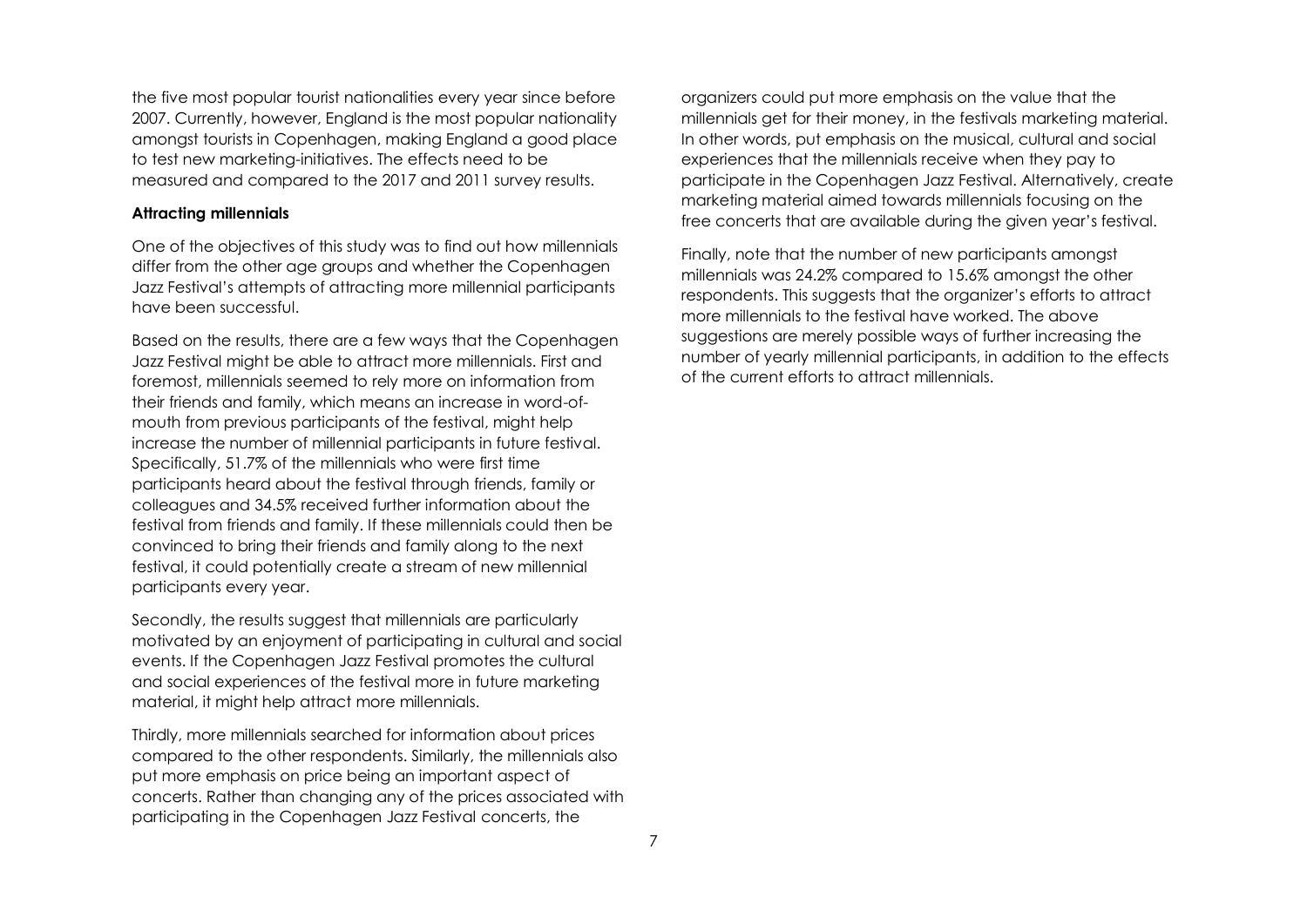# Recommending the Copenhagen Jazz Festival

One way to measure satisfaction with an event like the Copenhagen Jazz Festival is to calculate a so-called Net Promoter Score, or NPS, for the event. This NPS is based on a question asking respondents how likely they are to recommend Copenhagen Jazz Festival to others, on a scale from 0 to 10. The respondents are then split into three groups based on their score.

The first group is the promoters, who chose a score of 9 or 10 when asked how likely they were to recommend the event to others. These respondents are considered ambassadors for the event and will generally be very likely to speak positively about and recommend Copenhagen Jazz Festival.

The second group is the passives, who chose a score of 7 or 8. These respondents are considered satisfied with the event, but not enough to actively promote it to others. These respondents do not have a negative impact on the reputation of the event, but they do have an effect on the final NPS. The NPS is calculated based on the difference between the number of promoters and the number of detractors relative to the total number of respondents, which means that a higher number of passives will lower the NPS.

The third group is the detractors, who chose a score of 6 or less. These respondents are the least likely to exhibit value-creating behaviour and as such the number of detractors will have a large impact on the NPS.

The Net Promoter Score is measured on a scale from -100 to 100. A NPS of -100 means that every single respondent was a detractor and the general satisfaction with the event was very poor, while a NPS of 100 means that every single respondent was a promoter and the general satisfaction with the event was very high. The NPS is offset by the number of passives which will have a negative impact on the NPS given that a higher number of passives increases the overall sample size and thus decreases the size of the promoters relative to the overall size of the group of respondents.

Copenhagen Jazz Festival received a NPS of 73, which means that there were more promoters amongst the survey participants, than there were passives or detractors. Specifically:

**76.8% of the survey participants were promoters 19.6% of the survey participants were passives 3.6% of the survey participants were detractors.**

This can be compared to other events that, like Copenhagen Jazz Festival, focus on promoting artistic abilities and creations. As an example, CPH:DOX 2017 received a NPS of 45 and the 2017 CLICK festival received a NPS of 48. Compared to these two events, a score of 73 can be considered very good. Furthermore, the maximum NPS achievable is 100, which the Copenhagen Jazz Festival was relatively close to.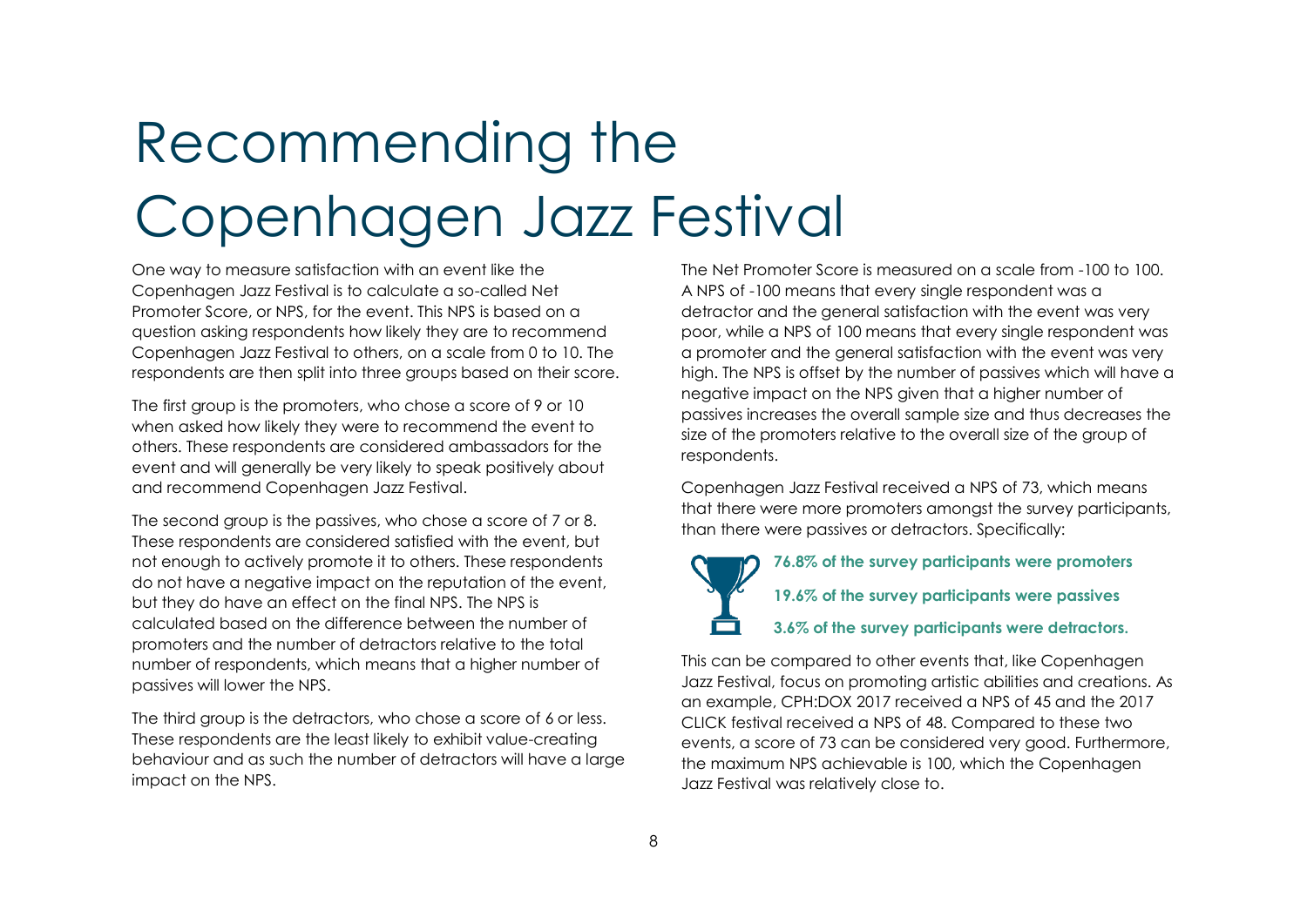# **Demographics**

This section takes a closer look at the age and nationality distribution of the survey respondents, as well as the distribution of Danish participants who lived in the different regions within Denmark.

### <span id="page-8-0"></span>Popular with all age groups

Looking at the age distribution of the respondents, the Copenhagen Jazz Festival was popular among all age groups. The youngest respondent was 16 years old, while the oldest was 84 years old, which is a difference of 68 years between the youngest and the oldest participant. The distribution of age is illustrated in the graph below.



### <span id="page-8-1"></span>A majority of Danish respondents

The majority (74.3%) of respondents were Danes who lived within the Capital region of Denmark. The remaining 25.7% were split between international and Danish tourists as follows:

- ✓ 15.0% were international tourists
- ✓ 10.7% were Danish tourists

The Danish tourists (Danish respondents living outside the Capital Region), were split somewhat evenly amongst the other regions of Denmark, with the exception that only three respondents lived in the region of Northern Jutland and no respondents lived on Bornholm:

- $\checkmark$  87.4% of the Danish tourists lived in the Capital Region of Denmark
- $\checkmark$  4.6% of the Danish tourists lived in the region of Zealand
- $\checkmark$  3.8% of the Danish tourists lived in the region of Middle Jutland
- ✓ 2.9% of the Danish tourists lived in the region of Southern Denmark
- $\checkmark$  1.3% of the Danish tourists lived in the region of Middle Jutland
- ✓ None of the Danish tourists were from Bornholm

The percentage of Danish participants in the 2011 survey was 91.4%, which might suggest that this year's event had a higher percentage of international participants. This cannot however, be confirmed without further research.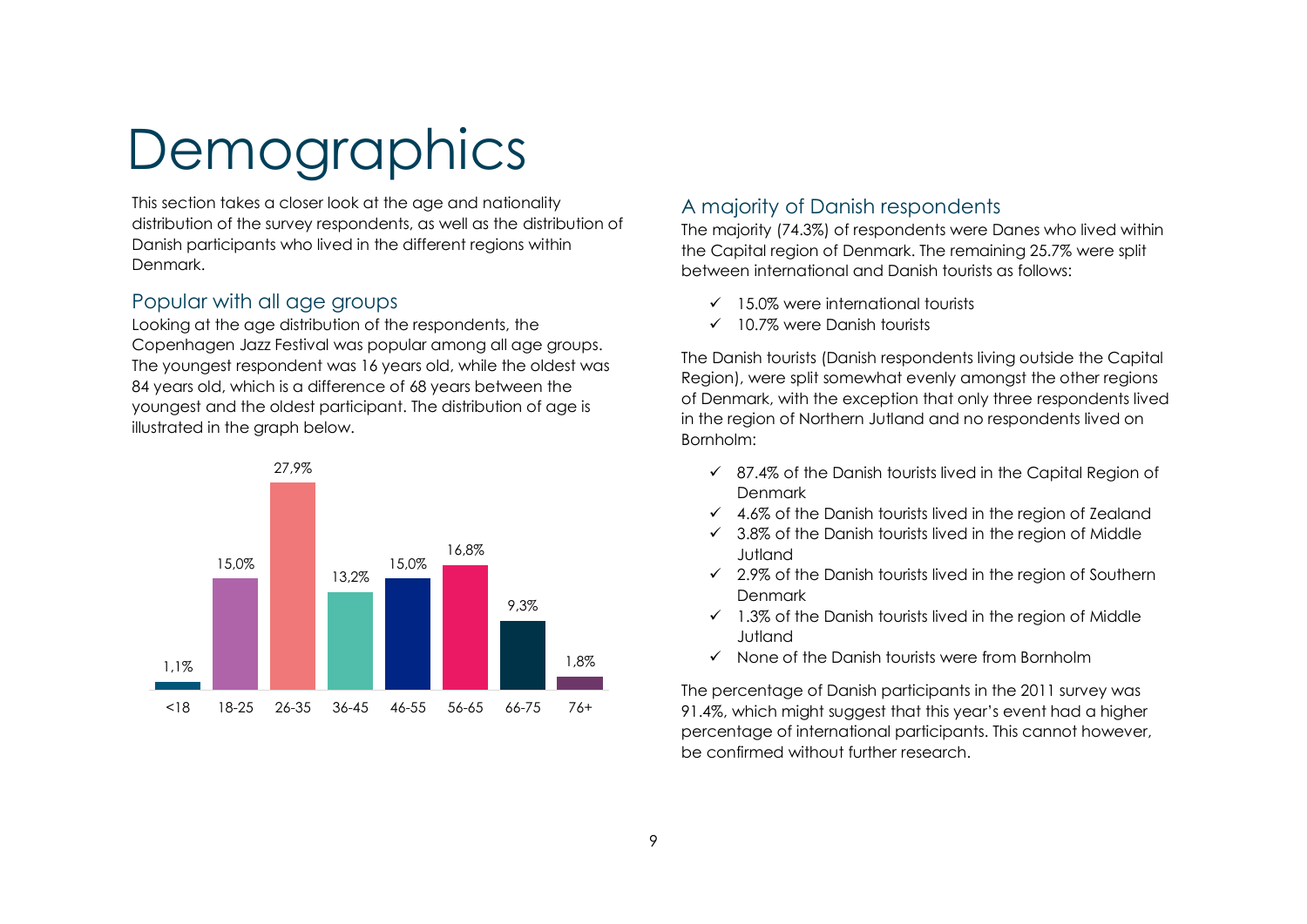# Analysing the musically interested

This section takes a closer look at the respondents as festival participants, including how they heard about the festival, how many concerts they participated in, their overall preferences for festivals and more.

First and foremost, 4.3% of the respondents worked or studied specifically within the field of jazz music, while another 8.2% worked or studied within the music industry in general.

### **Searching for information about artists/concerts**

The most sought-after information during the Copenhagen Jazz Festival was information about concerts that took place during the event and the various artists who were performing in them. 80.7% of the respondents searched for information about concerts and artists, while:

- $\checkmark$  57.9% searched for information about The Copenhagen Jazz Festival program
- $\checkmark$  52.5% searched for information about venues
- ✓ 29.3% searched for information about prices
- $\checkmark$  11.1% searched for information about activities
- $\checkmark$  10.4% searched for information about locations combining food/drink with a concert
- $\checkmark$  3.6% searched for information about other aspects of the festival, but these were mainly combinations of the above-mentioned topics

In total, 96.1% of the respondents searched for information about at least one aspect of this year's Copenhagen Jazz Festival.

#### **Repeat participants**

The majority of respondents in this year's survey were repeat participants in the Copenhagen Jazz Festival. As many as 47.1% of the respondents said their initial source of information about the festival was previous participation. However, as many as 80.7% said that they had previously participated in the Copenhagen Jazz Festival:

- $\checkmark$  37.5% had participated more than 5 times before
- $\checkmark$  12.1% had participated 4-5 times before
- $\checkmark$  23.6% had participated 2-3 times before
- $\checkmark$  7.5% had participated once before
- $\checkmark$  19.3% were participating for the first time

The second most popular source, from which the respondents had heard about the festival, was through family, friends and colleagues (28.2%), which is an option that was chosen by 22.1% of the repeat participants.

Lastly, previous participation was a more common source of information for older respondents (>45), while friends, family and colleagues were a more common source of information amongst the younger respondents (<46).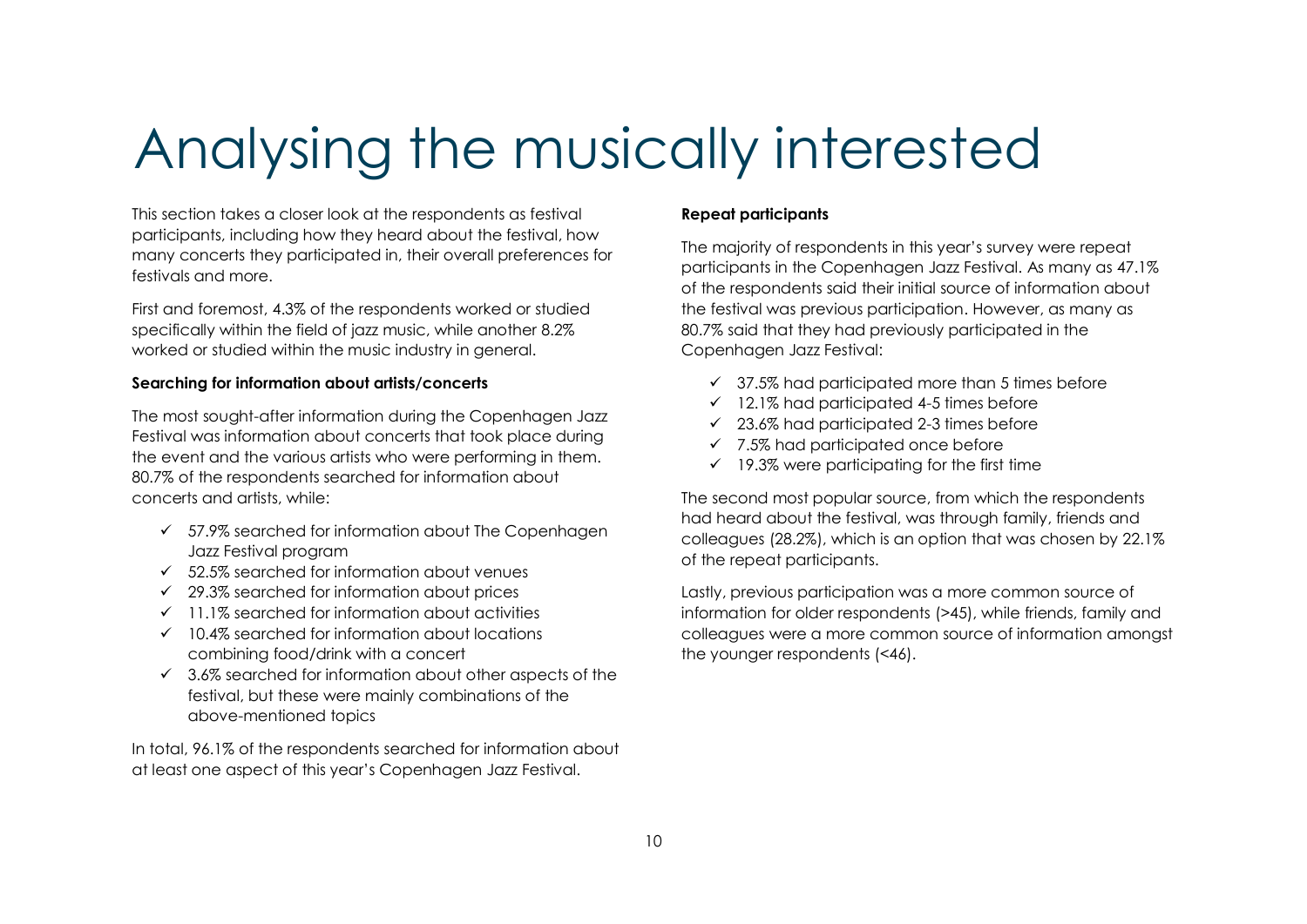### <span id="page-10-0"></span>Getting inspired by the Copenhagen Jazz Festival

This year's Copenhagen Jazz Festival had more than 1,300 concerts that the participants could attend at venues around the city of Copenhagen. This means that while respondents might have planned which concerts that they wanted to attend before participating in the festival, it is likely that at least some of the participants discovered new concerts during the festival that they had not previously known about. As it turns out:

- $\checkmark$  40% of the respondents said that they became inspired to attend more concerts than they had initially planned, while attending the festival
- $\checkmark$  32.5% of the respondents attended the concerts that they had initially planned attending
- $\checkmark$  17.5% of the respondents attended fewer concerts than they had initially planned attending

The respondents were, furthermore, asked how many concerts they attended:

- ✓ A total of 1,686 concerts were attended
- $\checkmark$  On average, the respondents attended 4 concerts

Lastly, 4.7% did not know the concerts they were attending were part of the Copenhagen Jazz Festival.

### <span id="page-10-1"></span>Jazz enthusiasts

The main reason for attending the Copenhagen Jazz festival for most respondents (75%) was, not surprisingly, that they like jazz music. Around half did, however, say that they also attended because they like participating in cultural events and around a fourth of the respondents participated because they enjoy participating in social events, as shown in the graph below:

### Reasons to participate



Interestingly, 36.8% of the respondents said that they attended because they wanted a new experience. This, on one hand, suggests that they viewed the Copenhagen Jazz Festival as a good place to receive new experiences, but, on the other hand, also suggests that they might require the festival to be very innovative to make them attend in the future, if their decision to attend a given event is usually based on whether or not it will allow them to try something that they have not experienced before. Furthermore, 24.3% of these said that the festival was varied in terms of the content included in the event.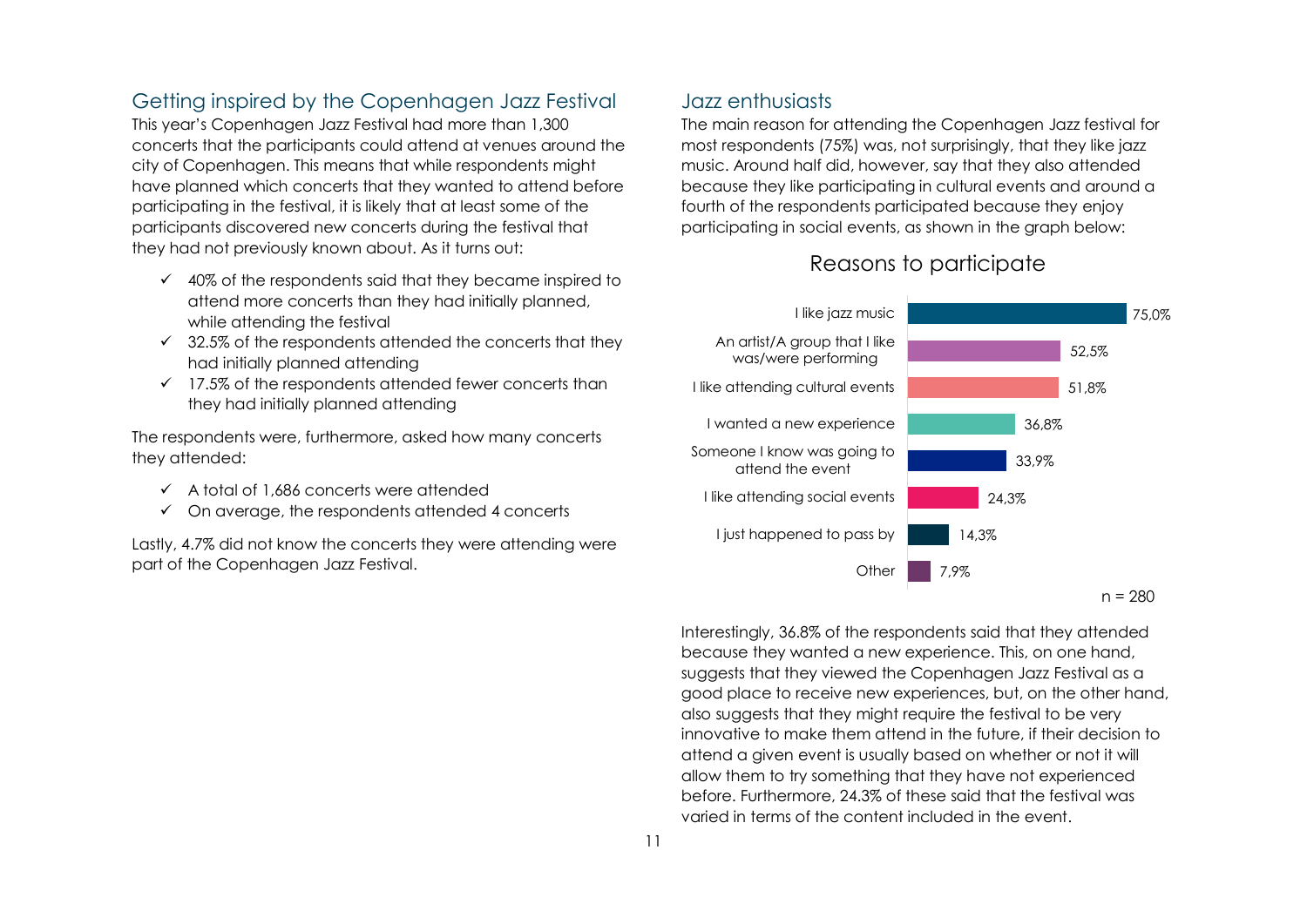### <span id="page-11-0"></span>Getting information through the official website

70% of the respondents used the official Copenhagen Jazz Festival website to get information about the event, with the second most popular option (57.9%) being the festival program specifically. This program could also be found on the website, meaning that there is an overlap between these two answers. Specifically, three fourths of the respondents who used the official program as a source of information also used the official website to find information.

The third most popular source of information was used by a quarter of the respondents, which was friends and family. Comparing the respondents who received information from friends and family to the ones who received information from online recommendations means that 24.3% of the respondents received information from a source that can be classified as word-of-mouth. Part of the content on the Copenhagen Jazz Festival Facebook page as well as part of the content on search engine results can also be classified as word-of-mouth, but not all results will fall under this category, which is why those two options are not included.

Finding out how many respondents received information through word-of-mouth is important because it can be used as an indication of how willing participants have been to share their experiences about the festival and recommend it to others. 76.8% of the respondents in this year's event were promoters, which is about three times as high as the number of respondents who said that they received information from family and friends or online recommendations. Assuming the Copenhagen Jazz Festivals during the previous 2-3 years have had a similar number of respondents who were willing to promote the event, it suggests that there is a word-of-mouth potential that has not been utilized fully. This suggests that the Copenhagen Jazz Festival might be able to convince participants to spread more information through word-of-mouth by hosting competitions on social medias

like Facebook or Instagram. This could, for instance, be a competition were participants are asked to make posts about their experiences during the festival, while using a hashtag such as #CPHJazz17. These posts would then be seen by the participants' friends and family, thus creating a flow of word-ofmouth information about the festival.



Information sources

Lastly, the majority of respondents said that they searched for information both before and during the festival. Specifically:

- $64.3\%$  searched for information both before and during the festival
- $\checkmark$  20.1% only searched for information during the festival
- $\checkmark$  15.6% only searched for information before the festival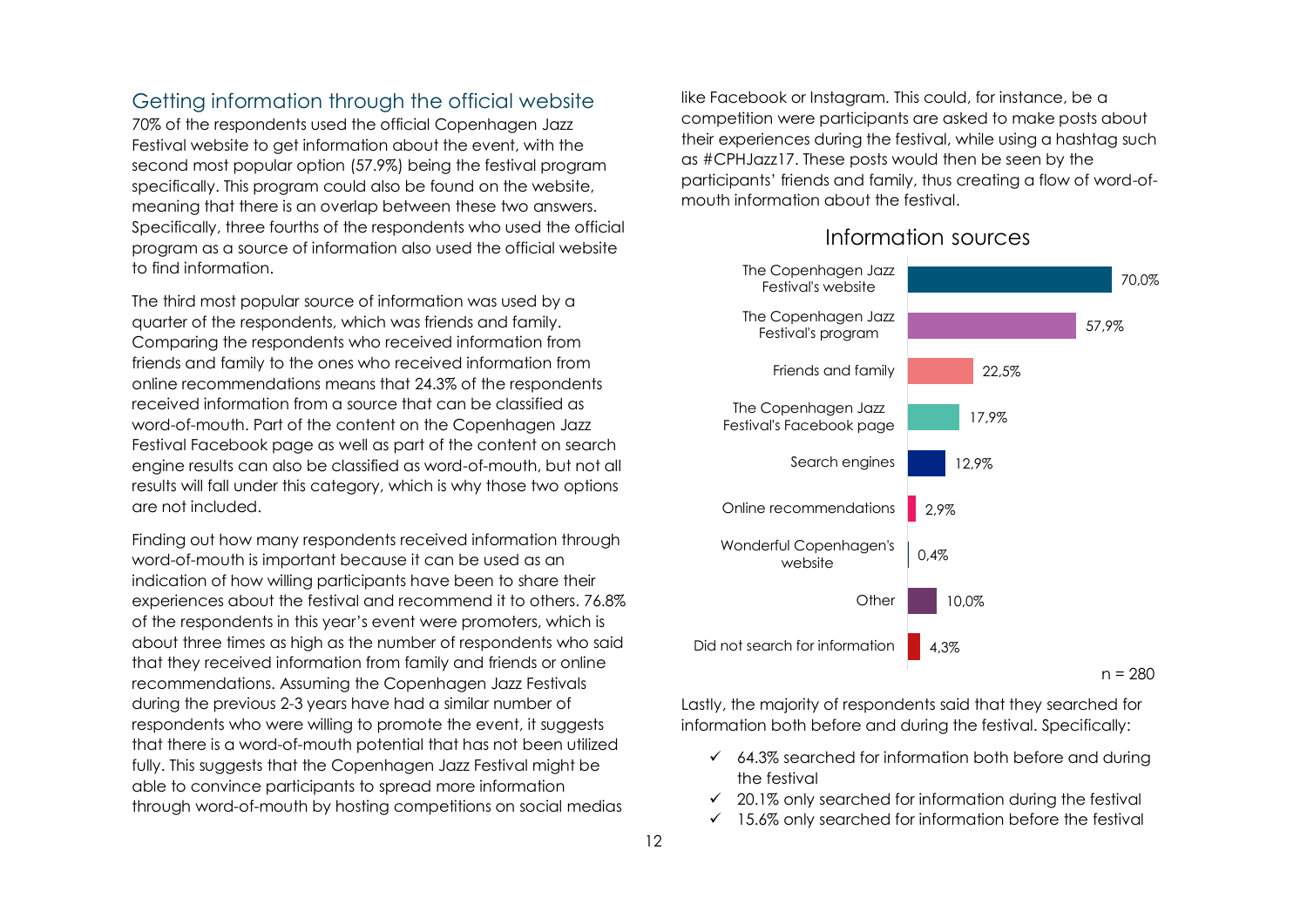### <span id="page-12-0"></span>The artist(s) and the sound quality

The respondents were asked which aspects of a concert they thought were the most important, in order to find out how their experience at the individual concerts during the Copenhagen Jazz Festival can be optimized.

The two most chosen aspects had to do with the performing artist(s) and the sound quality at the concert, both of which were to be expected given that these two aspects combined create the main experience of a concert.

This was followed by the price of admission to attend the concert as well as the venue at which the concert was held. Both aspects were in the top 4 topics that the respondents searched information about. What is interesting, however, is that 46.4% of respondents said that the price of admission was an important aspect of a concert and yet just 29.3% of the respondents looked for information about the prices of the concerts included in the 2017 Copenhagen Jazz Festival.

The opposite was the case in terms of venues. More respondents searched for information about the venues of the concerts in the 2017 Copenhagen Jazz Festival than the number of respondents who said that the venue is an important aspect of a concert. Specifically, 52.5% of respondents said that they searched for information about venues, while just 43,9% of respondents said that the venue is an important aspect of a concert.

It is, furthermore, interesting that just 13.2% of the respondents said that availability of information was an important aspect of a concert, given that 96.1% of the respondents searched for information about at least one aspect of the Copenhagen Jazz Festival.

### Important aspects of a concert

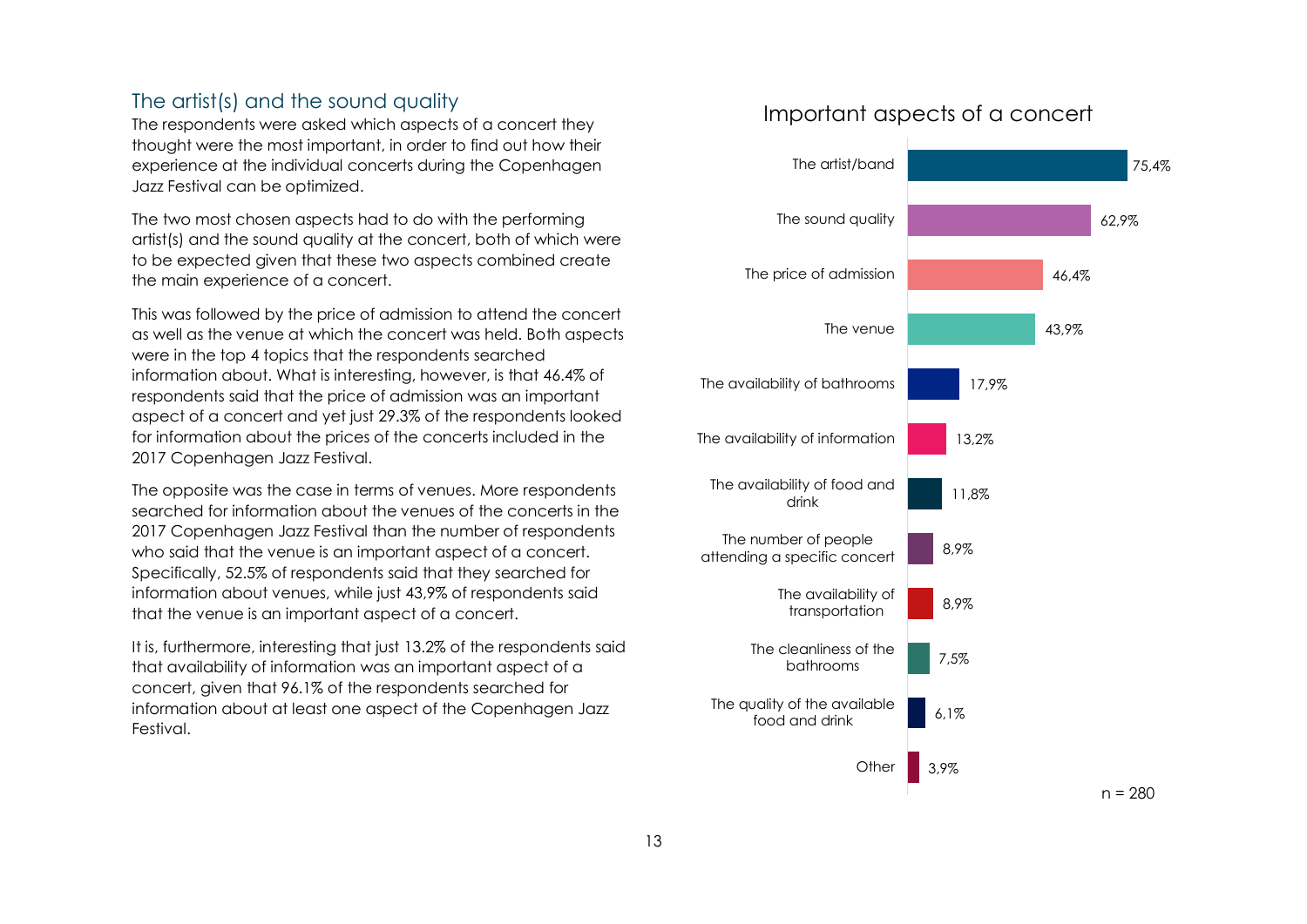### <span id="page-13-0"></span>Listening to rock, pop and classical music

When the respondents were asked what their favorite genres of music were, most of them, not surprisingly, said jazz. The respondents were, however, interested in a wide variety of musical genres, given that more than 50% of the respondents said that they enjoyed listening to rock, pop and classical music.

All in all, the respondents were interested in a total of 1,310 genres, which resulted in an average of 4.7 genres for each respondent. The most popular number of genres chosen were four. The graph below shows the percentage of respondents who liked 0, 1, 2 … etc. of the mentioned genres:



Specifically, two thirds (66.1%) of the respondents were interested in between 3 and 6 different genres.

Furthermore, 68.9% of the respondents said that the Copenhagen Jazz Festival inspired them to listen to bands/artists that they did not know before participating in the festival.

### Music genre preference



The 245 respondents who said that they listened to jazz were, furthermore, asked how often they listen to jazz as well as whether or not they had listened to more jazz after participating in the festival.

- $\checkmark$  22.9% listened to jazz daily
- $\checkmark$  13.1% listened to jazz every other day
- ✓ 27.3% listened to jazz every 3-5 days
- $\checkmark$  32.2% listened to jazz less than every 5 days
- $\checkmark$  4.5% did not know how often they listened to jazz
- $\checkmark$  26.9% said that they have listened to music more often, after participating in the festival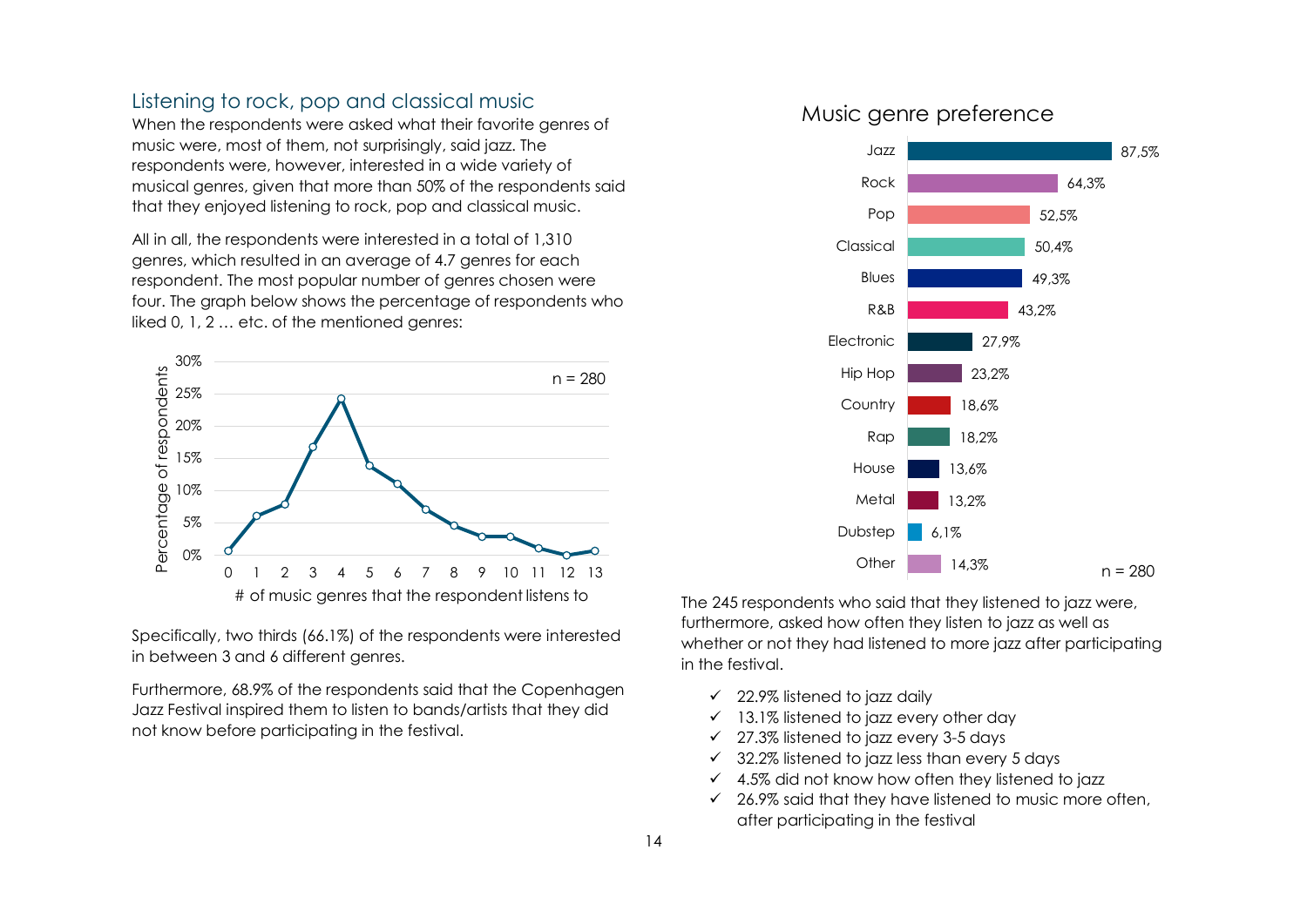### <span id="page-14-0"></span>A varied, entertaining and cultural festival

The Copenhagen Jazz Festival writes the following about the organizers approach to the festival:



The survey participants were asked which of the themes on the right that they thought best describes the Copenhagen Jazz Festival. Based on these results, the respondents seemed to agree that the festival has a unique atmosphere, which is a combination of the festival being varied, entertaining, cultural, enjoyable and festive. In other words, it is a very fun atmosphere with a lot of different experiences.

The respondents furthermore seemed to agree that the festival is an event for all people regardless of their age and knowledge of jazz.

What stands out the most is that 15% or less thought that the festival was modern or innovative, which does not reflect the festival's sharp focus on new departures in Danish and international jazz. Furthermore, modern and traditional are usually opposites in terms of describing an event, which makes it curious that the festival was found to be neither.

# The Copenhagen Jazz Festival is...

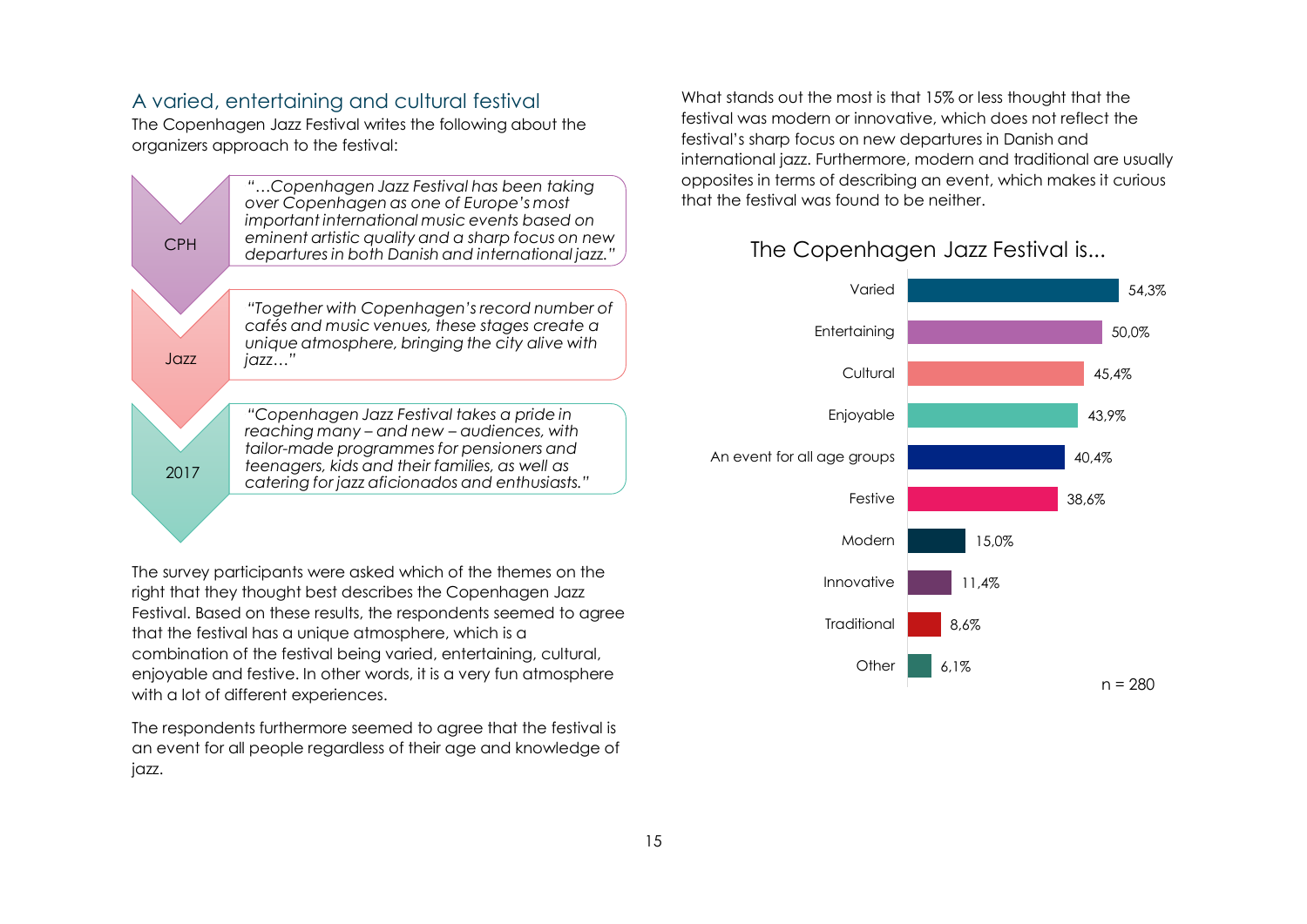# Attracting millennials

One of the goals of this survey was to specifically look at the respondents aged 18-35 (the millennials), to see how they felt about the Copenhagen Jazz Festival, how they participated in the activities associated with it and whether the festivals efforts to attract more participants in this age range, had been successful. Therefore, this section looks specifically at how the millennials differ from the respondents in the other age groups.

120 out of the 280 respondents in the survey were in the age group of 18-35 and hence millennials.

#### **Being introduced to the festival by friends and family**

While most of the respondents knew about the festival from previous participation in the event, the most popular source of awareness amongst the millennials was friends, family and colleagues. This was the case for 35.8% of the millennials, while the second most popular source (34.2%) was previous participation. Comparing this to the answers from the respondents in the other age groups, 56.9% said that they knew the festival from previous participation, while just 22.5% said that they had heard about it through friends, family and colleagues.

#### **More new festival participants**

24.2% of the millennials said that this year was their first time participating in the Copenhagen Jazz Festival, while this was the case for 15.6% of respondents in the other age groups. The most popular answer amongst the millennials, however, was that they had participated 2-3 times before. This was the case for 28.3% of the respondents. Comparatively, the most popular answer amongst the respondents in the other age groups was that they

had participated more than 5 times before. This answer was chosen by 51.9% of the respondents.

### **Enjoy attending cultural events**

51.8% of all respondents said that they participated in the Copenhagen Jazz Festival because they enjoy attending cultural events, but there was a difference in the number of respondents who agreed to this amongst the millennials and the other respondents. Specifically, 61.7% of the millennials said that one of the reasons that they participated was that they enjoy attending cultural events, while 44.4% of the other respondents agreed.

Similarly, 30.8% of the millennials said that they enjoyed attending social events, which was only the case for 19.4% for the other respondents.

This suggests that one of the ways to attract millennials, is to put emphasis on how participating in the event will let them enjoy cultural and social experiences.

### **Getting information through word-of-mouth sources**

The two groups' usage of the listed information channels was overall similar with the exception of two specific sources. The millennials were less likely to use the official festival program to get information, with 46.7% of the millennials getting information from the program compared to 66.3% in the other age groups. On the other hand, more of the millennials received information from their friends and family, with 31.7% of the millennials choosing this as one of their sources, compared to just 15.6% amongst the other respondents.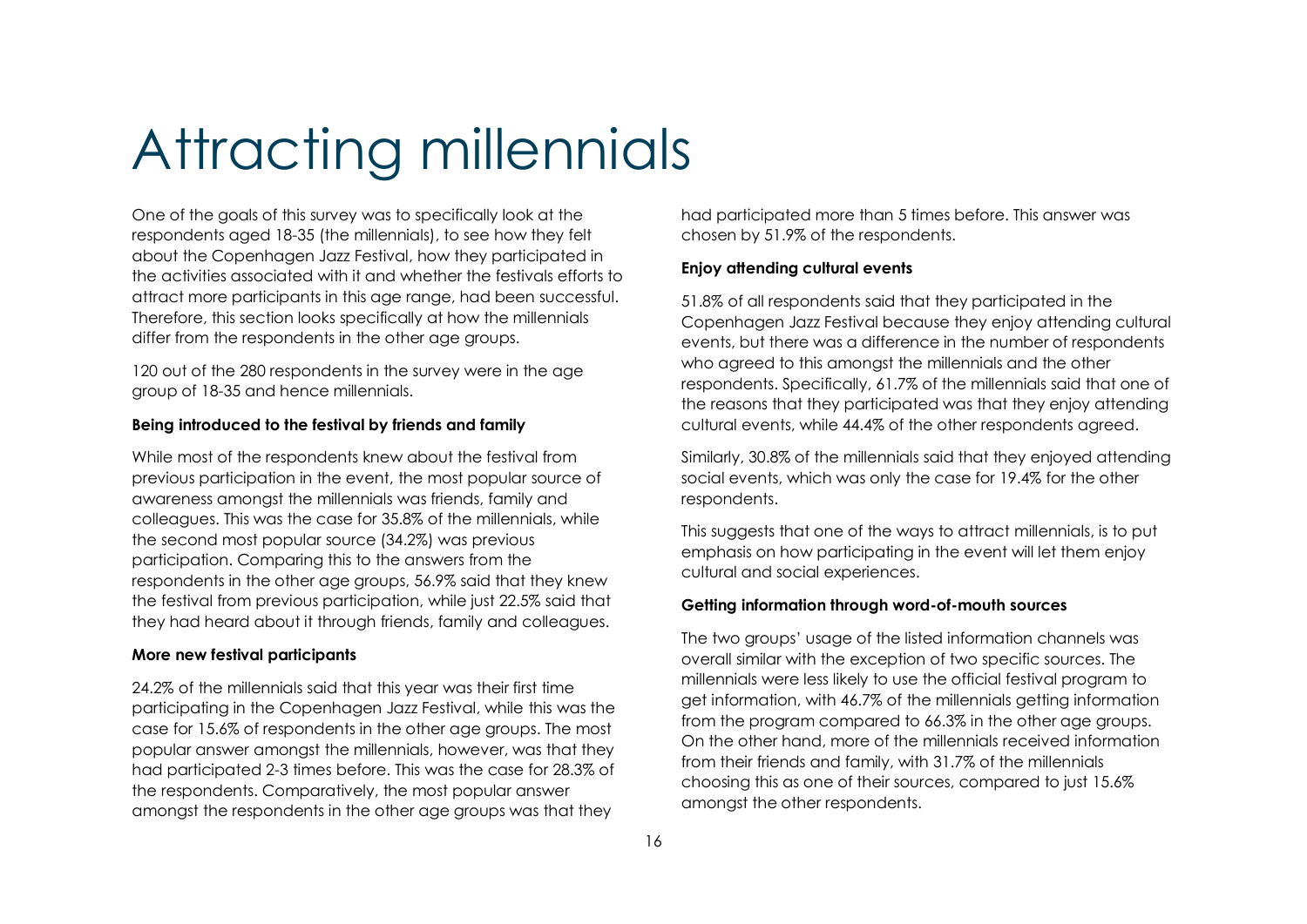Furthermore, it seems that the millennials overall had an easier time finding information, given that 85% of the millennials said that they found it easy to find the information they wanted as opposed to 76.8% of the other respondents.

The topics that the respondents wanted information about were overall similar, except for information about the prices associated with participating in the festival concerts. 36.7% of the millennials searched for information about prices, while 23.8% of the other respondents searched for information about prices. While this might be assumed to be because there could have been a lot of students amongst the millennial respondents, further analysis showed that between the respondents aged 18-25 and 26-35 it was the respondents aged 26-35 who mainly searched for information about prices. Specifically, 42.3% of respondents aged 26-35 looked for information about prices, while just 26.2% amongst the 18-25 years old looked for the same information.

This price focus could furthermore be seen when looking at what aspects of concerts the two groups of respondents thought were important. 57.5% of the millennials thought that the price of admission was an important aspect of a concert, while 38.1% of the other respondents thought the same.

#### **Listening to different genres of music**

Lastly, there was a difference between the two groups' preference for music genres. More than 84.9% of the respondents in both groups said that they enjoyed jazz, which is not surprising given that they attended the Copenhagen Jazz Festival, but there were differences in the preference of some of the other music genres, as shown in the graph below:



The millennials, on average, said that they listened to 5.2 different genres, while the other respondents, on average, said that they listened to 4.2 different genres. There was, in other words, a slight difference in the number of different genres that the two groups listened to, on average.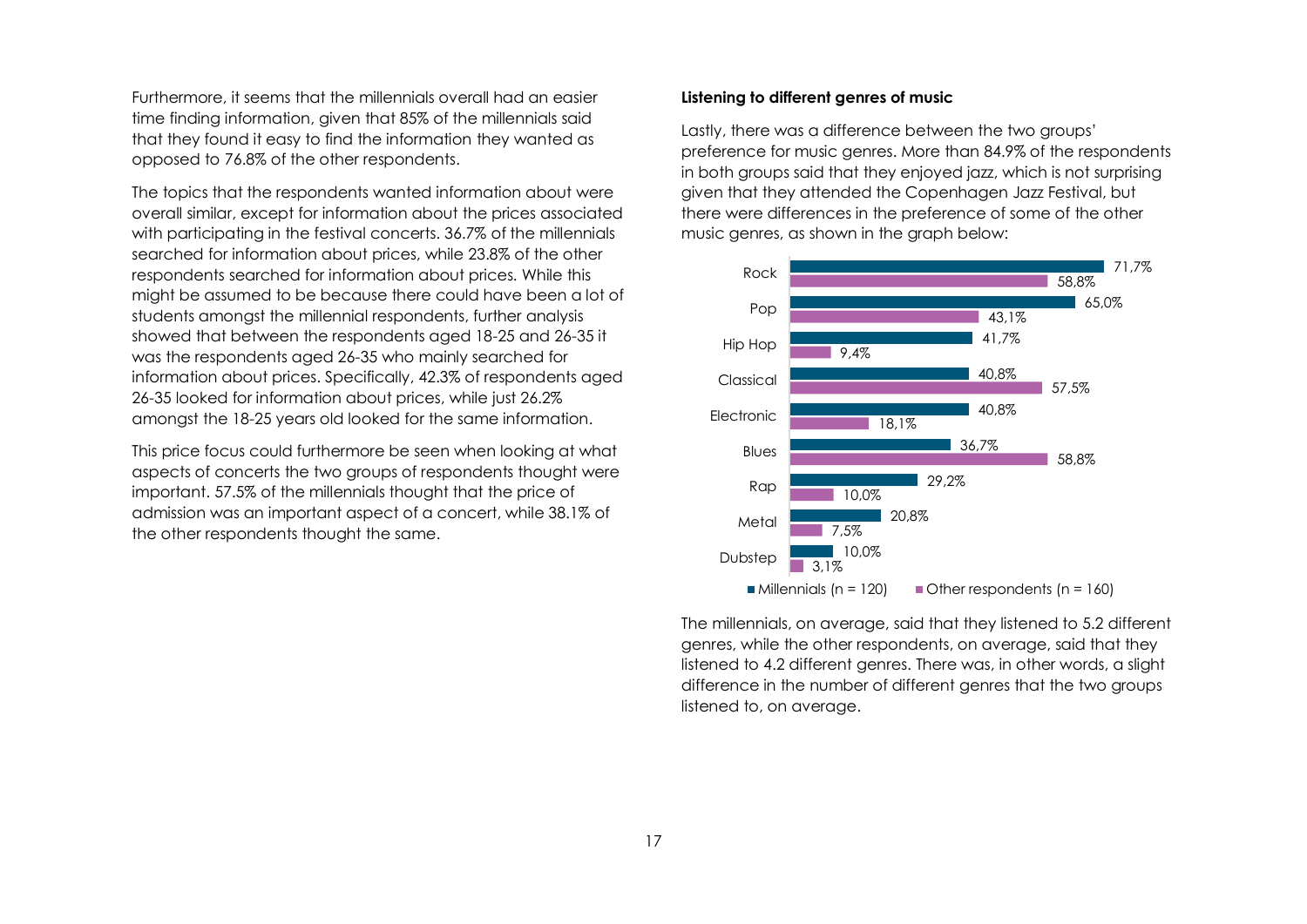# Understanding the musical tourists

This section takes a closer look at the tourists attending the festival. Tourists here identified as all international and non-local (i.e. living outside the Capital Region of Copenhagen) Danish participants. Out of the 280 respondents in this survey, 42 were international and 30 were Danish tourists.

Due to the low number of respondents in either of these two groups, they were combined and analyzed as one group rather than looking at them individually. This means that it will not be possible to identify any difference between Danish and international tourists and that the results, instead, will represent an approximation of the average tourist in the city of Copenhagen, regardless of nationality.

### **Staying an average of 5 nights**

When the tourists were asked how many nights they spent in Copenhagen, their answers varied from day visits (no nights) to more than a month. In total eleven respondents said that their stay was 30 nights or longer, which was either due to them being international visitors studying/working in the Capital Region of Denmark or, in the case of a few, being Danes who lived in the region of Zealand, but who counted that as staying in the Capital Region. These respondents have been excluded for the purpose of calculating the average number of nights that the tourists spent in Copenhagen. This resulted in an average of 5 nights spent in Copenhagen amongst the Danish and international tourists.

### **Staying with friends/family or in a hotel**

The most popular accommodation option amongst the tourists was staying with friends/family, which was chosen by 36.1%. This was followed by hotels in which 29.5% chose to stay. The remaining 34.4% were split between Airbnb, other types of rental and camping.

#### **Primarily return visitors to Copenhagen**

The majority (78.4%) of the tourists in the survey were return visitors to Copenhagen, with 61.9% of the 42 international respondents having been to Copenhagen before.

Amonast all tourists:

- $66.2\%$  had been to Copenhagen four or more times before
- $\checkmark$  2.7% had been to Copenhagen three times before
- $\checkmark$  1.4% had been to Copenhagen twice before
- $\checkmark$  8.1% had been to Copenhagen once before
- ✓ 21.6% were first time visitors in Copenhagen

#### **Booking the visit in advance**

Most of the respondents (62.5%) had planned their visit to Copenhagen more than a month before departure, with 34.7% planning the visit four or more months in advance. This was the case for both Danish and international tourists, but amongst the international tourists specifically, 14.3% planned the trip less than a month in advance, while 69% planned more than a month in advance and 45.2% planned four or more months in advance.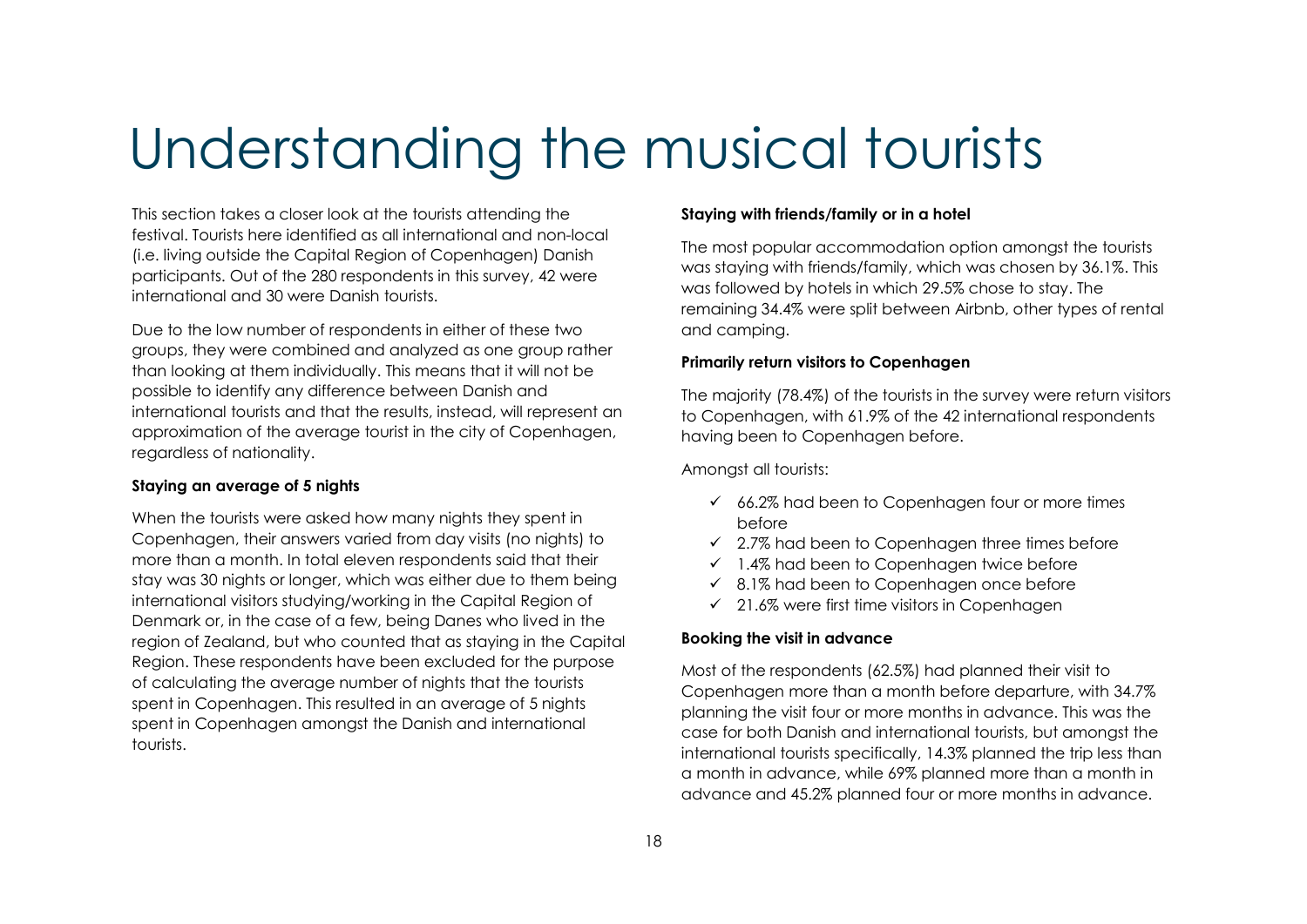### <span id="page-18-0"></span>Motivations for visiting Copenhagen

29.2% of the respondents said that they travelled to Copenhagen primarily to participate in the Copenhagen Jazz Festival, while 30.6% said that it was part of the reason for their visit and 40.3% said that it had no influence on their decision to visit Copenhagen. Hence, the events were 'reason to go' for almost 60% of the tourists attending the event.

The respondents were then asked what their primary/secondary motivations for visiting Copenhagen was, depending on whether they said that attending the festival was their primary motivation for the visit or not. These answers have been combined in the graph on the right. The individual graphs for primary and secondary motivations can be seen in the appendix.

The most popular motivation for visiting the city of Copenhagen, was to experience the city's atmosphere, which 48.6% of the respondents chose as part of their motivation for the visit. Interestingly, 14 (93.33%) out of the 15 respondents who said that they were motivated to visit Copenhagen to experience the green, sustainable city also said that they were motivated by experiencing the city's atmosphere.

The second most popular motivation for travelling to Copenhagen was to visit friends and/or family. 33.3% of the respondents said that this was part of their motivation. This motivation combined with the 11.1% who were motivated by recommendations from friends and family as well as the 4.2% who were motivated by recommendations from friends/family on social media, means that 43.1% of respondents were, in one way or another, motivated to visit Copenhagen by their friends and/or family.

Interestingly, the third most popular options chosen was the "other" category. The answer given therein were, however, very varied and therefore did not suggest that there was a popular motivation that was excluded from the list above. The most

common mentions in the "other" category were different types of temporary study/work arrangements in the city.

### Motivations for visiting Copenhagen

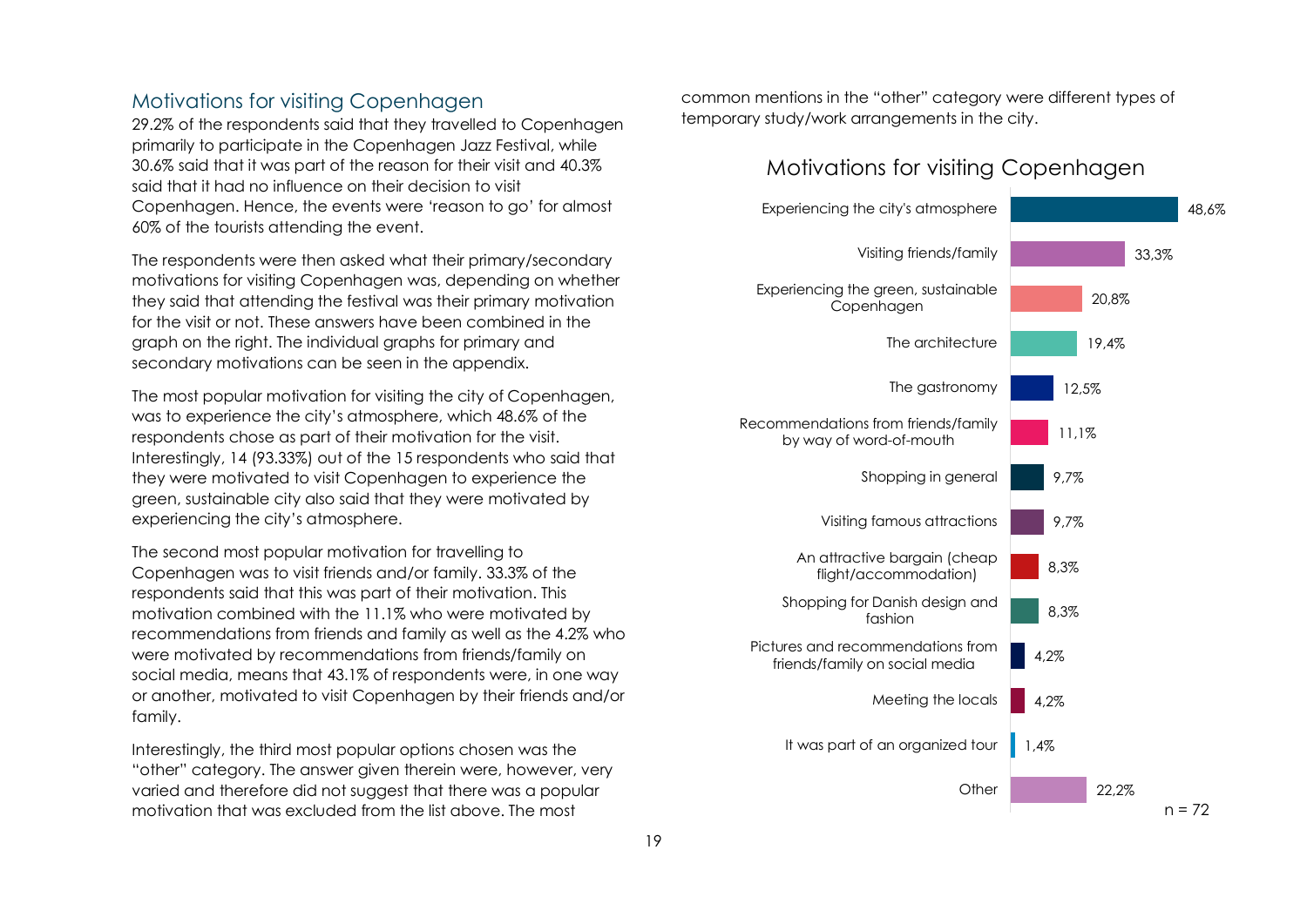### <span id="page-19-0"></span>Taking public transportation to cultural activities

The graph to the right shows which activities (besides attending the Jazz festival) the tourists were engaged in during their visit to Copenhagen.

60% used public transport whilst in Copenhagen. The most popular non-transportation activities, were cultural activities like visiting museums, attractions and tourist sites. 69.4% of the tourists took part in a cultural activity, in the form of visiting either an attraction, a museum, a tourist site or an art exhibition. 45.8% of the respondents visited two or more of these cultural sights, while 26.4% visited three or more and 18.1% visited both a museum, an attraction, a tourist site and an art exhibition.

The data does not show how many of each of the different types of cultural activities that the respondents took part in and the difference between an attraction and a tourist site, for instance, was not clearly defined. It does however show that the respondents, according to their own definitions of these cultural locations, were interested in more than just one type.

25% of the respondents said that they tried the Nordic cuisine, which is interesting given that a third of the respondents said that they were interested in gastronomy. An interest in gastronomy does, however, not necessarily equal an interest in the food of other nations, but could simply be an interest in cooking, which could explain this difference.

Copenhagen is widely known to be a bike-focused city<sup>1</sup>, which makes it interesting to see how many tourists decided to rent a bike while in the city. In the case of the respondents from this survey, 18.1% chose to rent a bike during their stay in the city.

l

Lastly, 45.8% of the respondents planned their activities after arriving in Copenhagen, while 16.7% planned their activities a week or less before their departure. The remaining 37.5% either planned more than 2 weeks prior to departure or were not sure when they had planned their activities.



### Activities while in Copenhagen

<sup>1</sup> [http://www.visitcopenhagen.com/copenhagen/sightseeing/copenhagens](http://www.visitcopenhagen.com/copenhagen/sightseeing/copenhagens-bike-culture)[bike-culture](http://www.visitcopenhagen.com/copenhagen/sightseeing/copenhagens-bike-culture) - <https://landarchs.com/bike-friendly-city/> -

<https://www.wired.com/story/world-best-cycling-cities-copenhagenize/>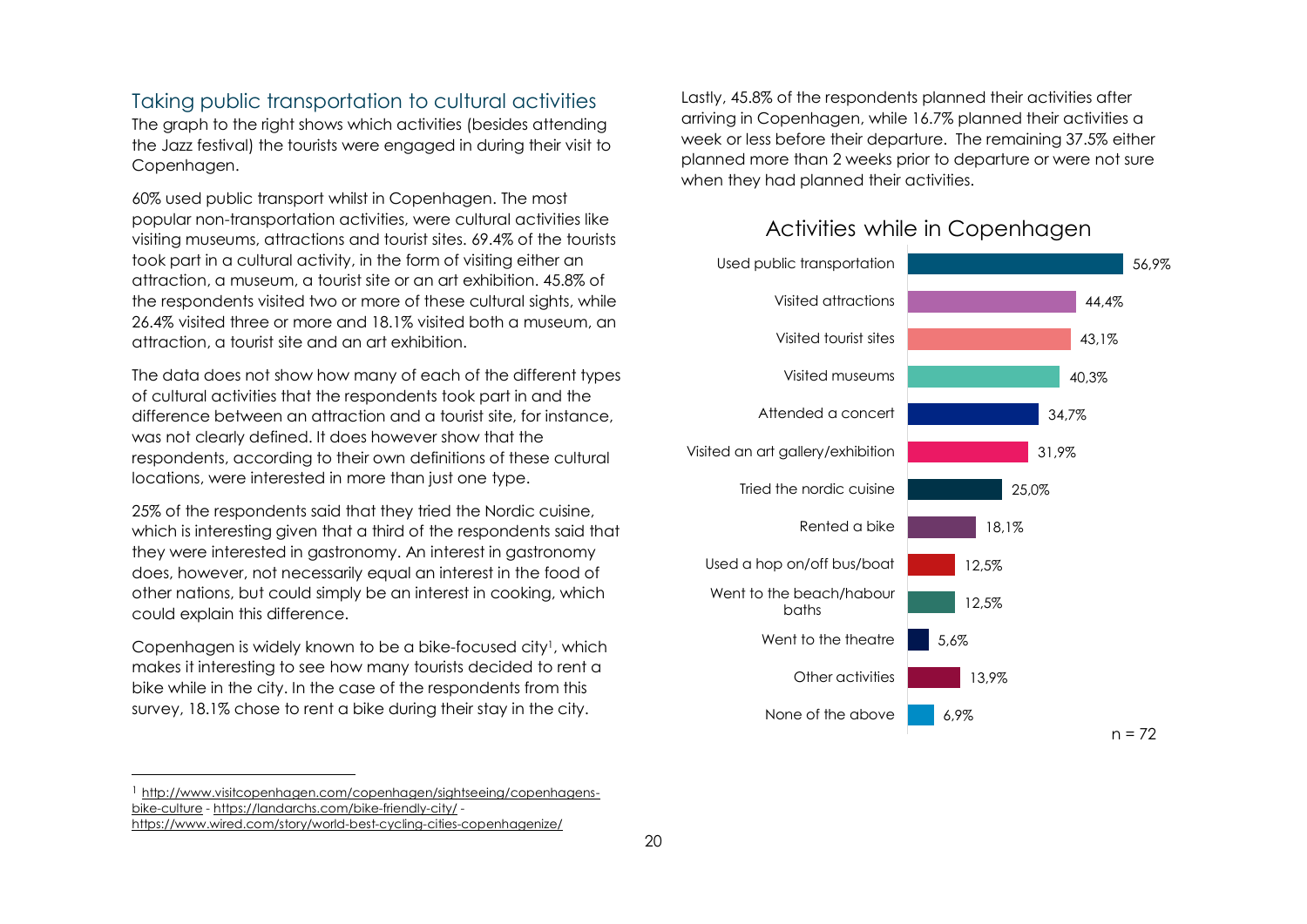### <span id="page-20-0"></span>Interested in music, art and politics

91.7% of the respondents said that they were interested in music, which was the most popular topic of interest amongst tourists. Given that the respondents were participants in a music festival, it might seem curious that 8.3% did not say that they were interested in music, but keep in mind that 51.8% and 24.3% said that they attended the festival because they enjoy taking part in cultural and social events, respectively. Furthermore, it is possible that the respondents still enjoy music, but simply not enough to mark it as one of their interests.

The second-most popular topic was art, which was chosen by 66.7% of the respondents. This, more or less, matches the 69.4% of respondents who visited a cultural location, like a museum or an attraction. It was, however, higher than the percentage of tourists who chose to visit art galleries or museums specifically, given that 31.9% of the tourists say that they visited an art gallery and 40,3% said that they visited a museum. History and architecture were also topics that were high on the list, which was also to be expected given the number of respondents who visited a cultural location.

The respondents did, overall, have varied interests, given that ten different topics were chosen by at least a third of the respondents, while another three topics were chosen by 20% or more of the respondents. The respondents, on average, chose 6 different topics that they were interested in.

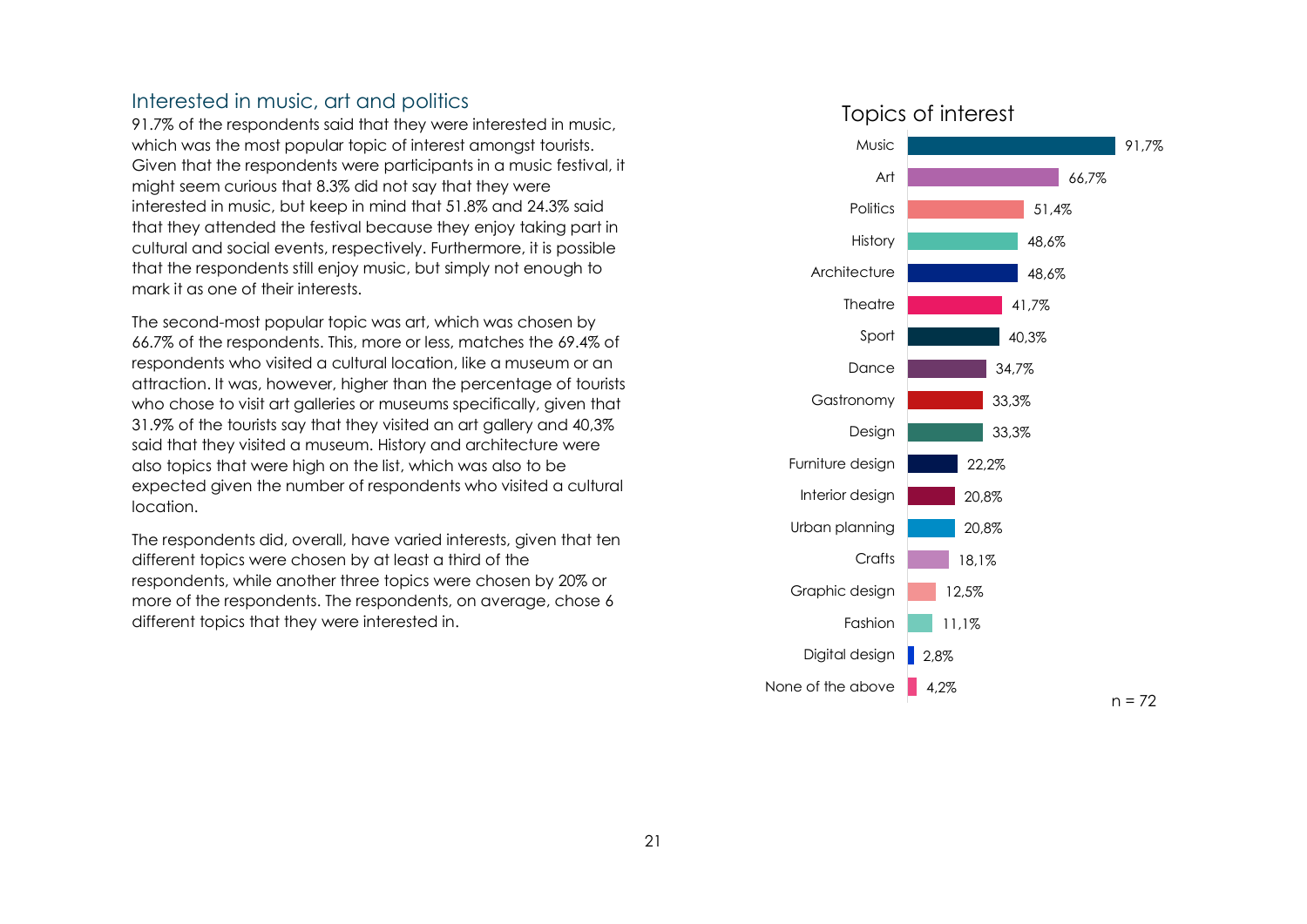### <span id="page-21-0"></span>Googling information about Copenhagen

23.6% of the respondents said that they did not search for information about Copenhagen. Two thirds of these were Danish tourists, who were presumably already familiar with Copenhagen and/or general navigation in Denmark. Furthermore, 78.4% of the tourists in this year's survey said that they have been to Copenhagen at least once before, which means that they would already have at least some information/knowledge about the city.

Amongst the rest of the tourists in the survey, search engines like Google or Bing were the most popular source of information. What is interesting, however, is that 25% of the respondents found information through the official tourist site for the city of Copenhagen, www.visitcopenhagen.dk. Furthermore, 5.6% received information from the city's official tourism Facebook page and 5.6% received information from Denmark's official tourism website, www.visitdenmark.dk. This means that 27.8% of the tourists in this survey received information from at least one of the official tourism communication channels for Denmark or Copenhagen. 6.9% used two or more of the official tourism communication channels and 1.4% used all three of the channels.

22.2% of the respondents received information from friends and/or family, which can be compared to the fact that 11.1% said that part of their motivation for visiting Copenhagen was recommendations from friends/family and 4.2% said that part of their motivation for the visit was pictures and recommendations from friends and family on social media.

Lastly, several of the tourists used more traditional tourist focused sources of information. For instance, 15.3% of the respondents used TripAdvisor to get information about Copenhagen. In total 26.4% of the tourists used at least one of the international tourism communication channels, namely TripAdvisor, travel books, Lonely Planet's website or travel blogs. 40.3% of the tourists used

one of the mentioned tourism communication channels (Danish or international).

### Sources of information about **Copenhagen**

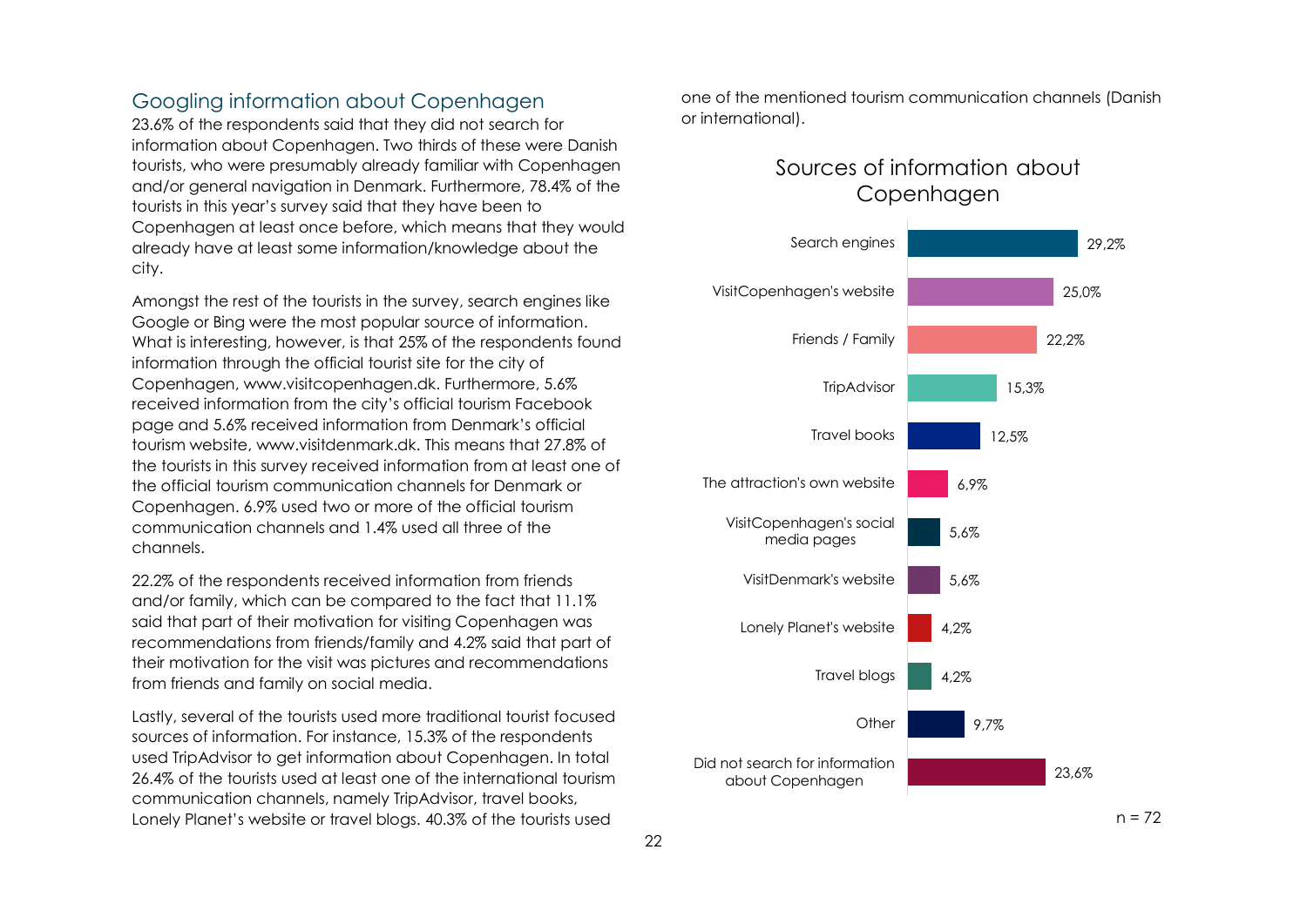### <span id="page-22-0"></span>Looking for information about cultural activities

The most popular search topic in the respondents' search for information, was information about cultural activities/sites which was chosen by 38.9%. This was closely followed by information about public transportation, which 37.5% of the respondents searched for and events in Copenhagen, which 33.3% of the respondents searched for.

The fact that 33.3% of the respondents searched for information about events in Copenhagen creates the question of whether the respondents specifically planned to visit Copenhagen to participate in the Copenhagen Jazz Festival or whether they already had plans to visit Copenhagen and the festival happened to take place during their planned vacation days.

As mentioned previously, 29.2% of respondents travelled to Copenhagen primarily to participate in the Copenhagen Jazz Festival, which leaves 60.8% who had other primary motivations for their visit. Another 30.6% said that participating in the Copenhagen Jazz Festival was part of the motivation behind their visit. 41% of these said that they searched for information about events in Copenhagen.

Looking at the search topics reveals that three of them were quite similar, namely "cultural activities/sites", "attractions" and "tourist sites". When looking at all three of these search topics, it can be seen that 52.8% of the respondents searched for information about one or more of these three topics, all of which have to do with Copenhagen's cultural offerings.

### Looking for information about ...



 $n = 72$ 

Most of the respondents, furthermore, said that they looked for information both during their stay in Copenhagen and before they arrived in the city. Specifically:

- ✓ 69.1% searched for information both before and during their stay
- $\checkmark$  16.4% only searched for information after arriving in Copenhagen
- $\checkmark$  14.5% only searched for information before departing from their home town/country

75% of the respondents were able to find the information that they wanted and 70.8% found the information without any trouble, while 4.2% thought that it was difficult to find the information that they needed.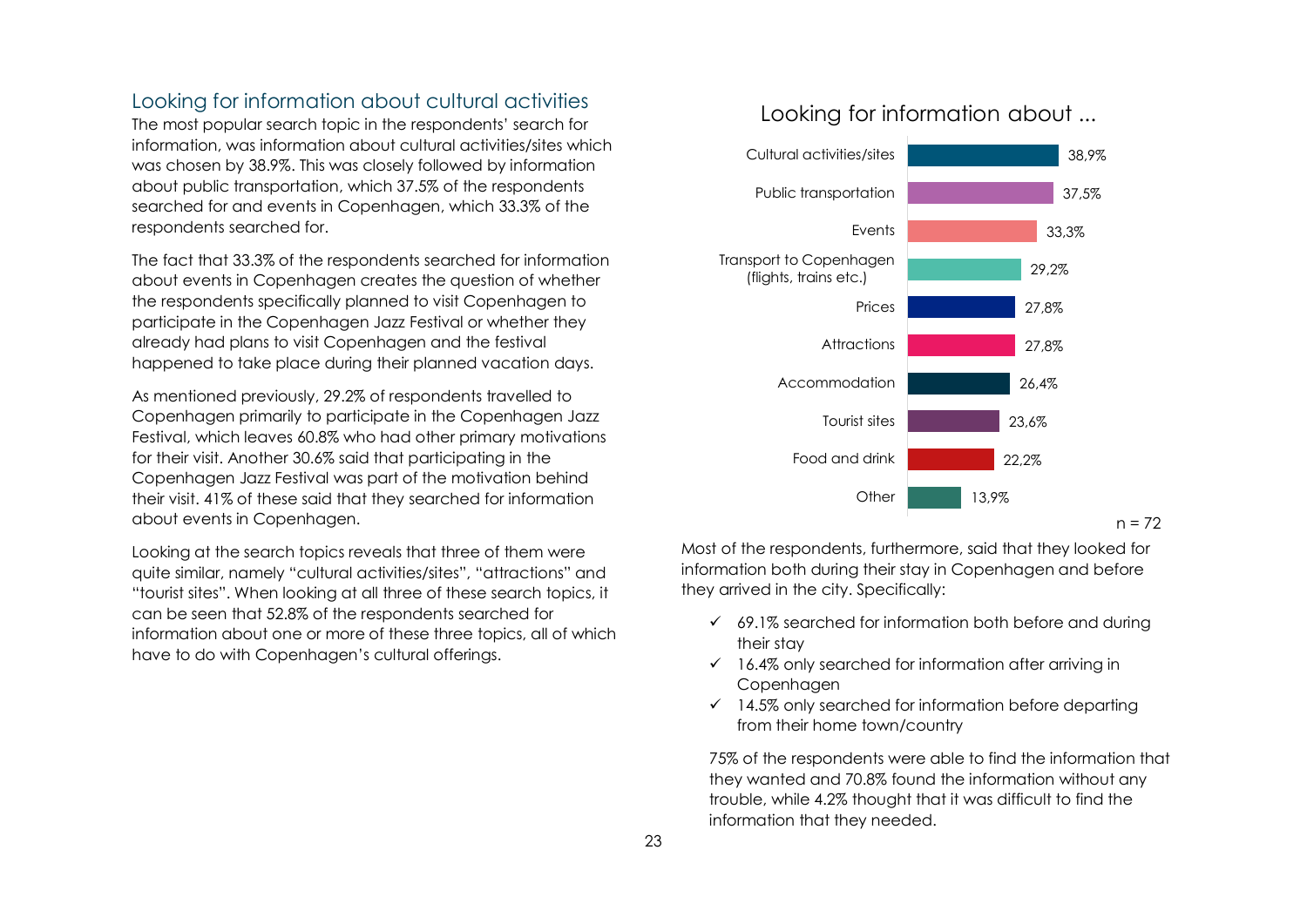### <span id="page-23-0"></span>Participating in Distortion

When asked what events the respondents had previously participated in, the most popular event was the Copenhagen Jazz Festival itself. 51.4% of the respondents said that they had previously participated in the Copenhagen Jazz Festival, while the second most popular event, Distortion, had had 18.1% of the respondents as previous participants.

40.3% of the respondents answered that they had not participated in any of the listed events before. While this might seem like a high number compared to the 19.3% of all respondents who were participating in the festival for the first time, keep in mind that the sample for this section about tourists is fairly small (72) and that the majority of the respondents in the full sample, amongst which 19.3% were first time participants, were Danes living in the Capital Region of Denmark.

There were two events on the list that had a similar focus on music to the Copenhagen Jazz Festival. These were Distortion, which was the second most popular event on the list, and the Frost Festival, which only 2.8% had previously attended. The other events have foci on other things like gastronomy, videography and fashion, which could explain the lack of previous participation, if the respondents mainly want to attend musicfocused events (91.7% were interested in music as a topic).

Thus, based on the answers from the tourists, there does not seem to be a correlation between participating in one event in Copenhagen and participating in other events. Even the two included music events had been attended by less than 20% of the respondents and less than 2/5ths of the tourists who had previously participated in the Copenhagen Jazz Festival.

Comparing this to the genres that the tourists liked to listen to showed that 16.7% and 5.6% of them liked to listen to electronic music and dubstep, respectively, which are usually the two main genres played in the distortion festival concerts.

### Previous participation in...

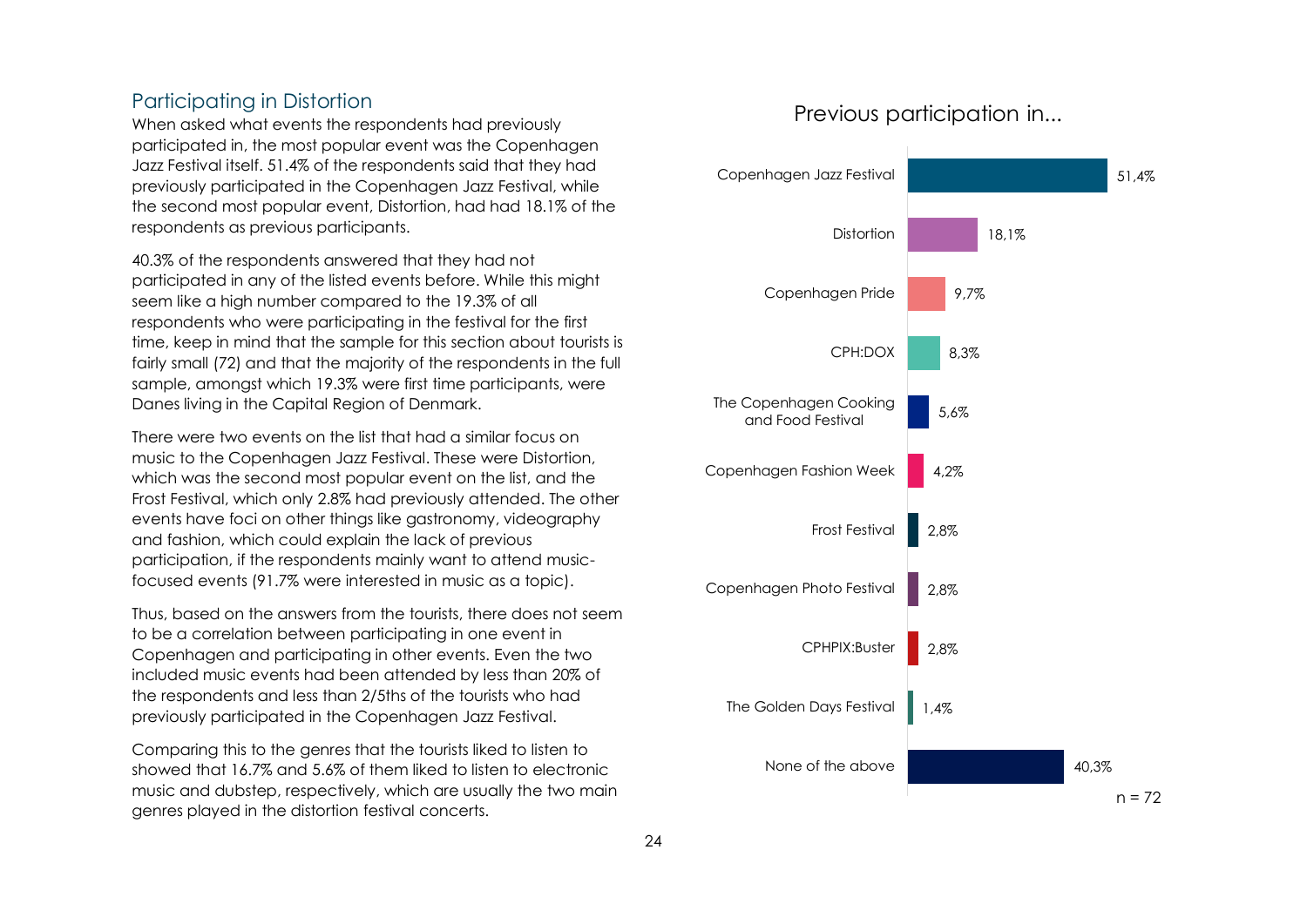# Appendix

### Likeliness to recommend the Copenhagen Jazz Festival



### **Nationality**

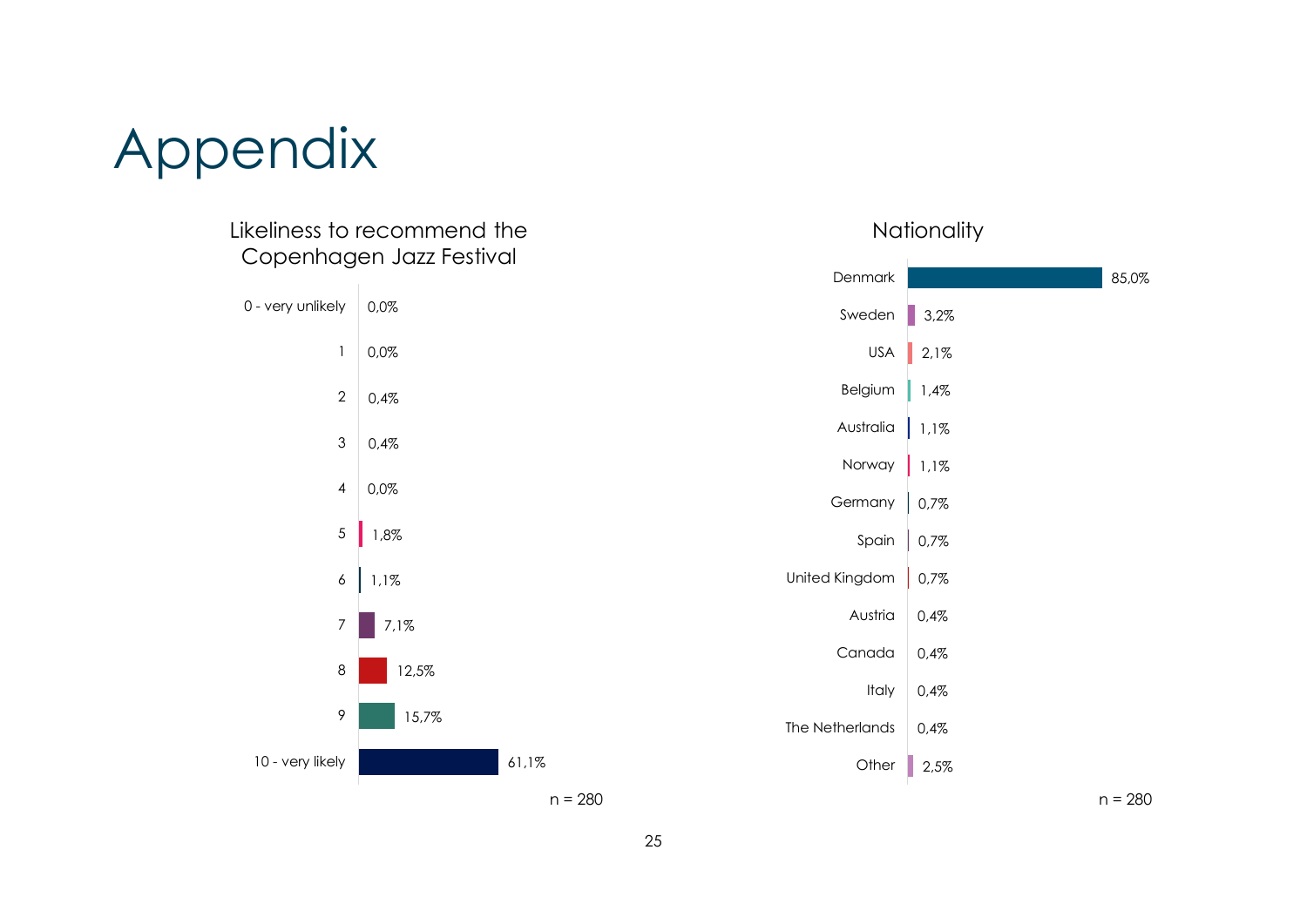



### Concerts attended

 $\Box$  0,7%

0,4%

l do not know | 0,7%

20+

18

20

3,9%

 $n = 280$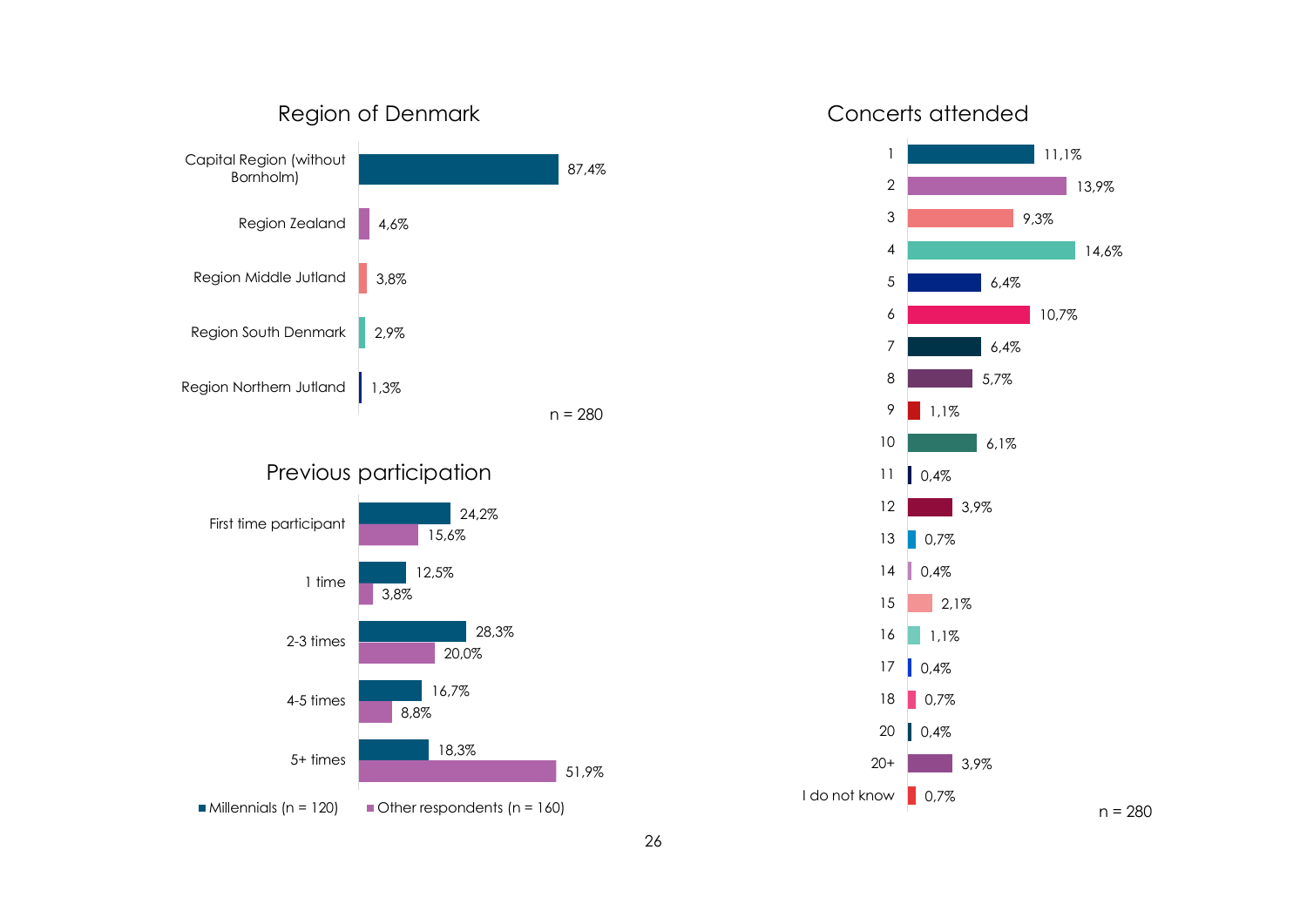# Introduced to the Copenhagen Jazz Festival by...



# Getting further informatoin about Copenhagen Jazz Festival from...



### Reason to participate



### Price is an important aspect of...



# Searching for information about...

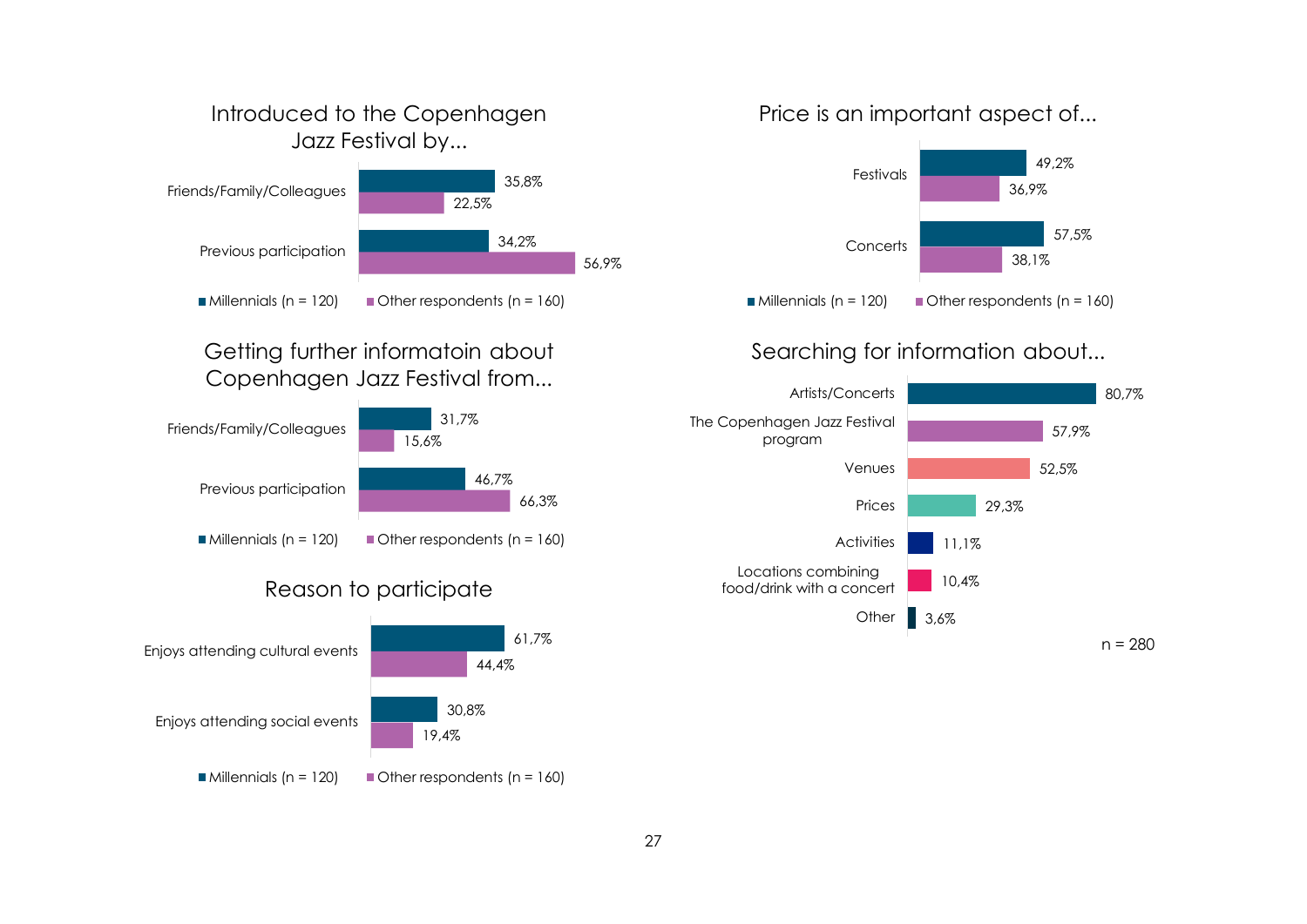### Initial source of information about the Copenhagen Jazz Festival



### Motivations for visiting Copenhagen

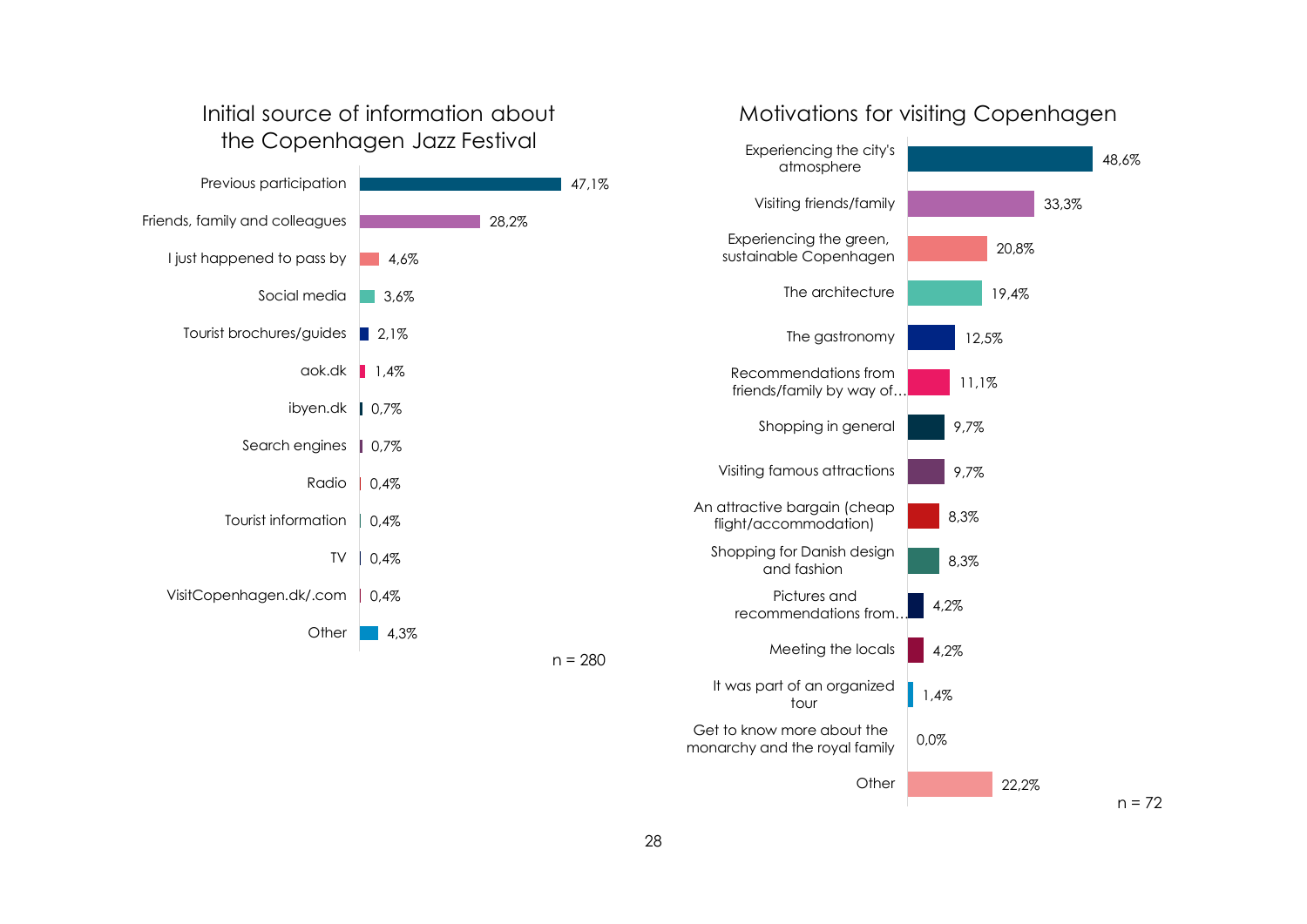

### Secondary motivations for visiting Copenhagen

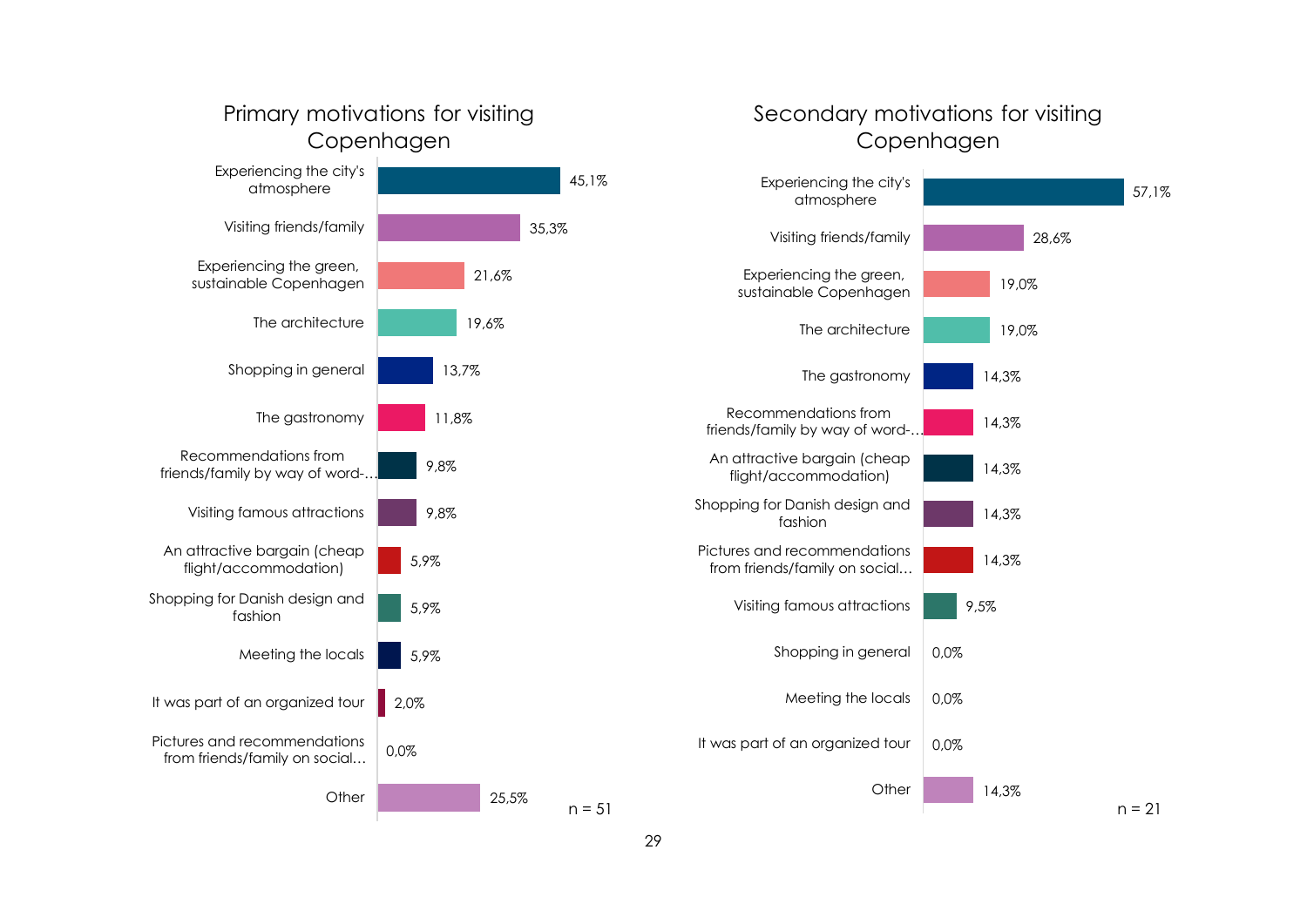# Nights spent in Copenhagen



# Choice of accommodation method